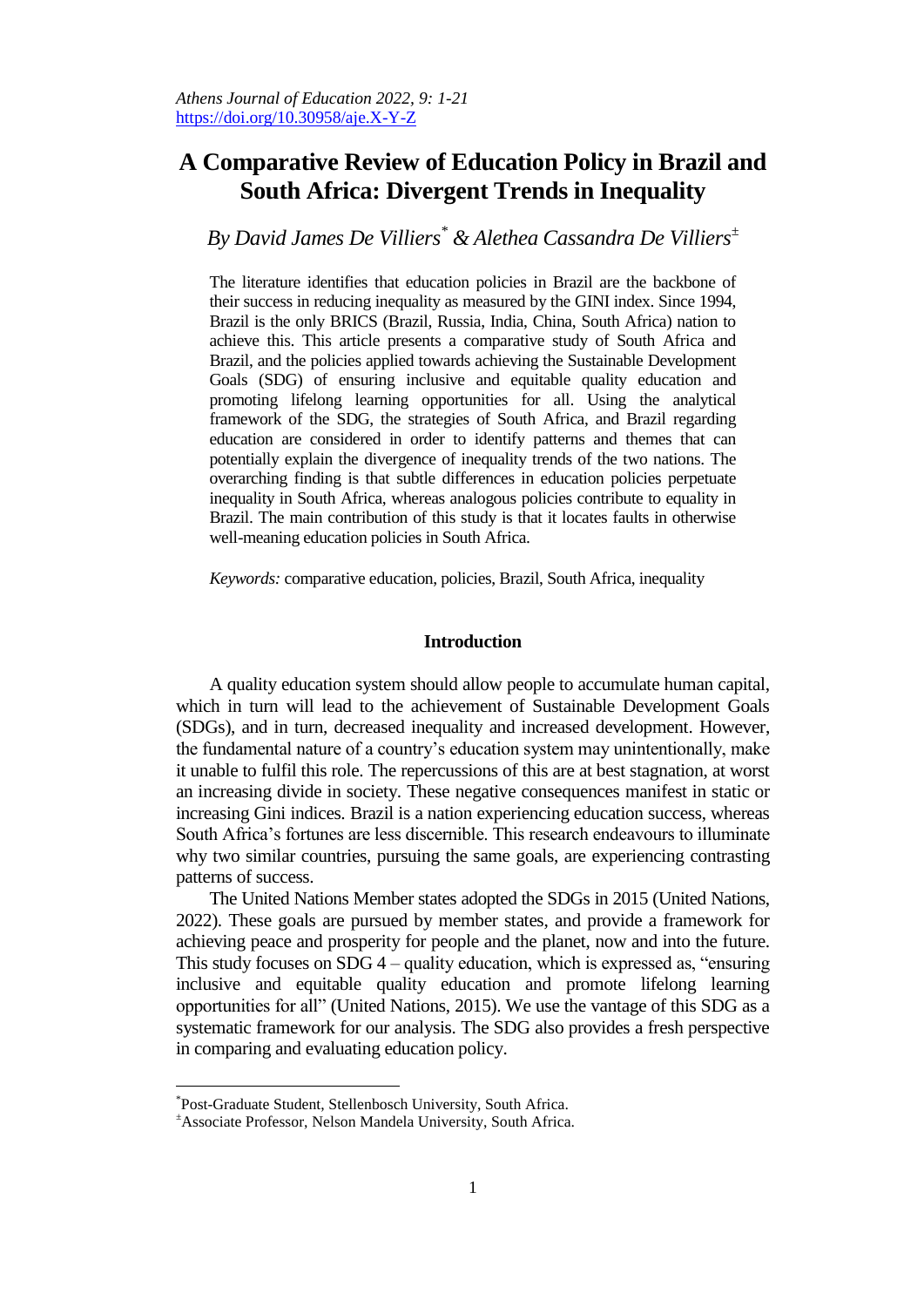The primary research question that this study aims to answer is, "How and why has education policy led to contrasting outcomes?" In other words, we try and solve why, with identical goals, has there been a divergence in results between Brazil and South Africa. This research is in the same thrust of Andreoni and Tregenna (2020) who emphasise how structural and institutional configurations are important in escaping the middle-income trap. Crossley and Broadfoot (1992, p. 102) advocate that research in comparative international education should follow a multi-disciplinary approach. The multidisciplinary approach that this study follows is from the perspectives of education and economics. Additionally, the study also sets out to analyse similarities and differences in educational policies and their outcomes (Crossley & Broadfoot, 1992, p. 106). According to Crossley (2019, p. 181) context matters when conducting research in comparative education. Hence this comparative study, adopts a multi-disciplinary approach, between two BRICS, countries, Brazil and South Africa whose contexts are similar. Furthermore, the intention of this study is to help gauge what policy lessons South Africa can learn in order to foster an environment where inclusive and equitable quality education and promoting lifelong learning opportunities is ensured. This study therefore also invites future research into the key differences of South African and Brazilian education policies.

To create a framework, the researchers have selected South Africa and Brazil, as both their economies are not classified as a high-income by the World Bank. Additionally, a Sustainable Development Goal (SDG) was selected, for which each country applies policy measures that contribute towards achieving the specific SDG. This provides a starting point for the analysis.

Webster (2019) identifies South Africa as the most unequal society in the world. This pervasive feature is the main underlying developmental issue facing South Africa in the twenty-first century. The fact that inequality is persistent and is increasing, is of concern.

In order to find solutions to these challenges, this study endeavours to identify a peer country that has had more success at reducing inequality. Specifically, policy divergences between the two countries are considered to suggest what South Africa could potentially implement in order to turnaround the situation. Indeed, Brazil also experiences high levels of social inequality (Pimentel, 2022). Understanding what causes inequality can help policymakers design plans and institutions in order to mitigate it.

The research method is a literature review and the findings will be presented in narrative format with a comparative study between the two selected countries. Several policies and academic sources were consulted for this article. In the literature review, the researchers (1) selected a low- or middle-income country that is an economic peer of South Africa; (2) chose a SDG; and (3) described which policies are being implemented in both countries to achieve this SDG, and specifically policies that aim to reduce inequality.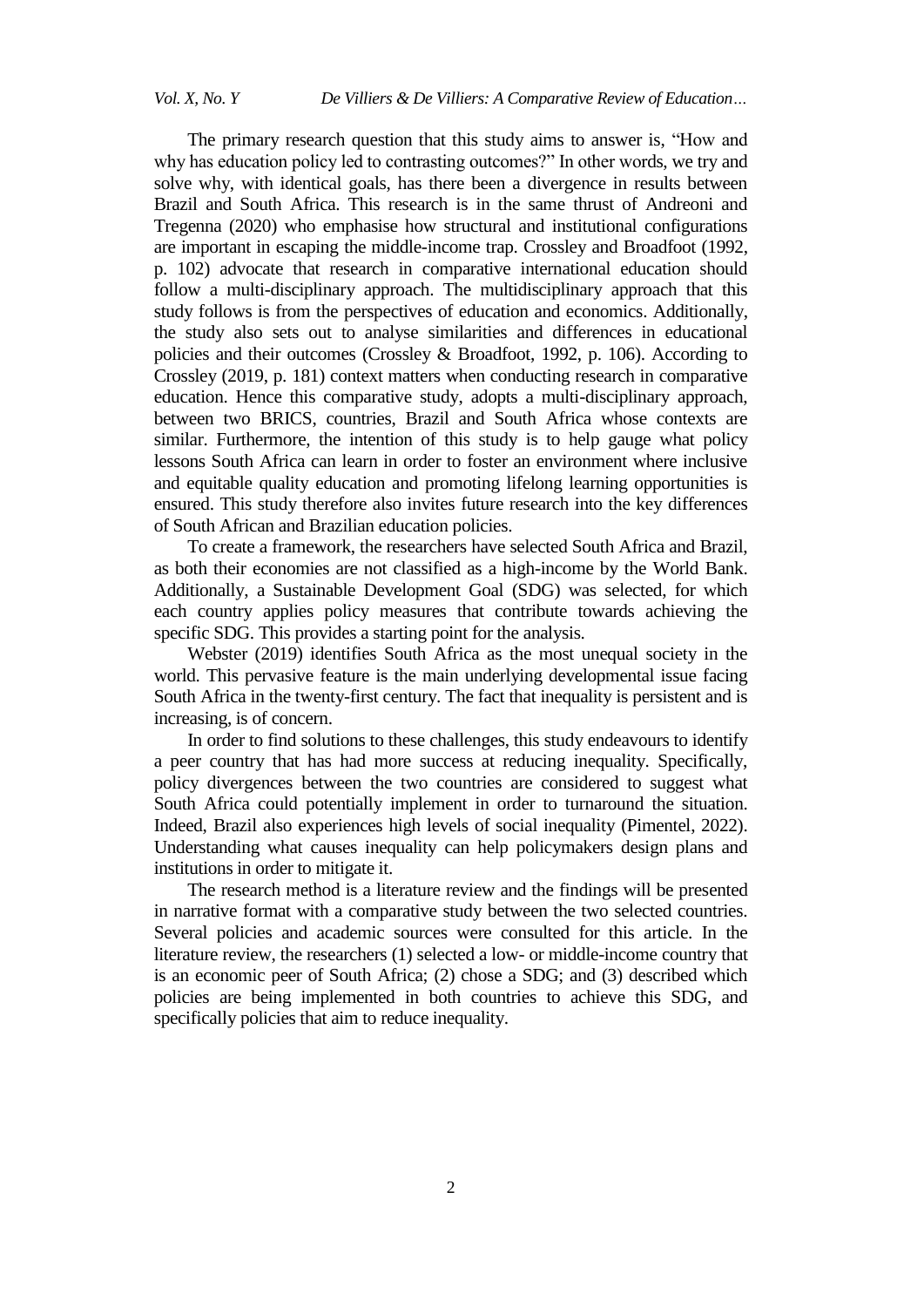#### **Literature Review**

## **Introduction**

The SDGs are a set of goals, targets and indicators that should frame policies for United Nation member states from 2015 to 2030 (Ford, 2015). The SDGs follow and expand on the Millennium Development Goals (MDGs), which applied over the 2000 to 2015 period. The sustainability aspect emphasises the underlying aims of economic development, environmental sustainability and social inclusions (Sachs, 2012, p. 2206).

MDGs applied to all countries but were geared towards poorer countries, whereas the SDGs are more universally pertinent (Ford, 2015). Specific objectives differ globally, between and within societies (Sachs, 2012, p. 2206) but, targets facilitate planning, and give focus to a vision and purpose for the future (Richards-Gustafson, 2015).

#### **Country Selection**

Brazil has an upper-middle income economy and like South Africa, is a BRICS (Brazil, Russia, India, China, South Africa) member, a grouping of emerging economic powers with a significant influence on regional affairs. Brazil and South Africa similarly have highly unequal income distributions (Patel, 2012).

The GINI Index measures income distribution. We use the GINI index because it encompasses the story of how policy and institutions lead to societal progress. In Figure 1, Brazil's linear trend-line's coefficient is negative, implying a decreasing GINI Index, which suggests decreasing inequality (data source: The World Bank, 2020). Brazil is the only BRICS nation where inequality is falling (Green, 2013). A consequence of this is that, since 2003 almost 40 million Brazilians were lifted out of poverty (Corbett, 2013).

In fact, we see that the shift in the GINI index for Brazil is orders of magnitude greater than the shift of the other countries. It is not only the direction of the shift that makes Brazil an interesting case study, it is the size that is significant. This is illustrated in the size of the leading coefficient, which indicates that on average as the years go by, inequality declines by 0.4 points every year. When we compare this to the other countries, as indicated in Figure 1, we note that Russia, China and India for instance have experienced mixed outcomes over the sample period.

Brazil is the world's ninth largest economy in terms of gross domestic product (GDP) (The World Bank, 2016b, p. 1). Furthermore, like South Africa, levels of inequality in Brazil are also considered to be high. What is of interest is how Brazil has been successful at reducing inequality. In fact, the time series indicates that in 1994, Brazil had a higher level of inequality than South Africa. This highlights how, in terms of inequality, the countries are heading in opposite directions.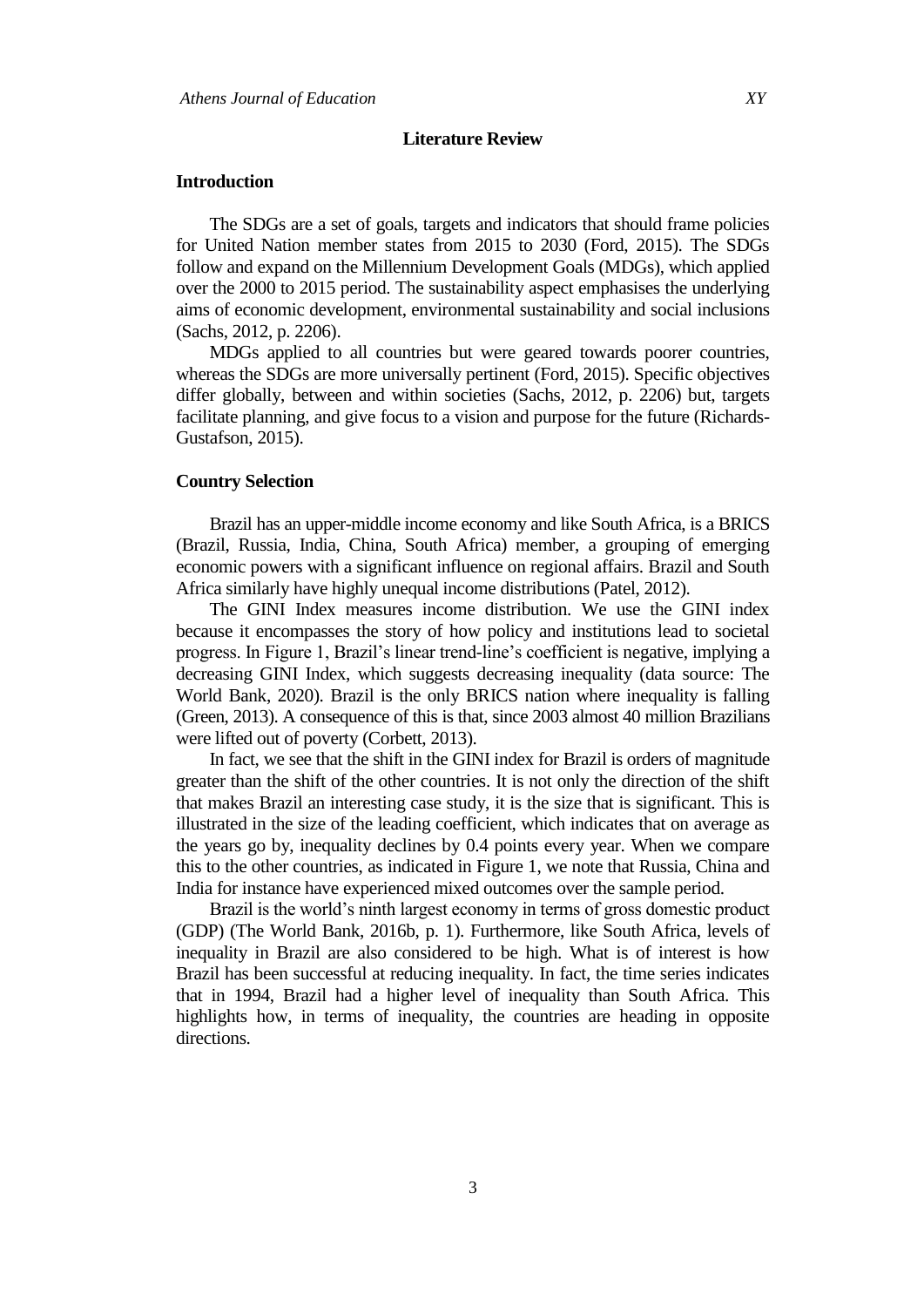*Figure 1.* GINI Index (1994-2019) for Brazil, Russia, India, China, and South Africa (BRICS) with Trendlines



*Source:* World Bank, 2020 & Authors' calculations.

Brazil is selected because of its successes in reducing inequality, the link through BRICS and similarities it has with South Africa. Using Brazil as a paradigm, may give insights of how South Africa can use policies to reduce inequality. Reducing inequality is a strategic objective identified in the National Development Plan of South Africa (Republic of South Africa, 2012, p. 115). It is noted that there are additional similarities between South Africa and Brazil, such as their high levels of diversity, and abundant natural resources.

## **Sustainable Development Goal Selection**

Improvements in education and cash transfers are cited by Hailu and Soares (2009, p. 1) as the leading policies attributed towards increasing equality in Brazil. The SDG (4) of *ensuring inclusive and equitable quality education and promote lifelong learning opportunities for all* (United Nations, 2015) has therefore been selected. This SDG follows MDG (2) *achieving universal primary education*  (Perkins, Radelet, Lindauer, & Block, 2013, p. 47).

Education produces positive externalities for society; including increased capacity for: productivity (due to increased human capital), civic duty; furthermore, it facilitates distribution, creating a more equal society. Private benefits include increased productivity and therefore increased income (and capital accumulation) which reduces state dependency. Externality costs (and benefits) are internalised with large national budgets for education. Underlying this is that without equal access to education, existing inequalities are typically perpetuated (Cornwell, 2000, p. 160).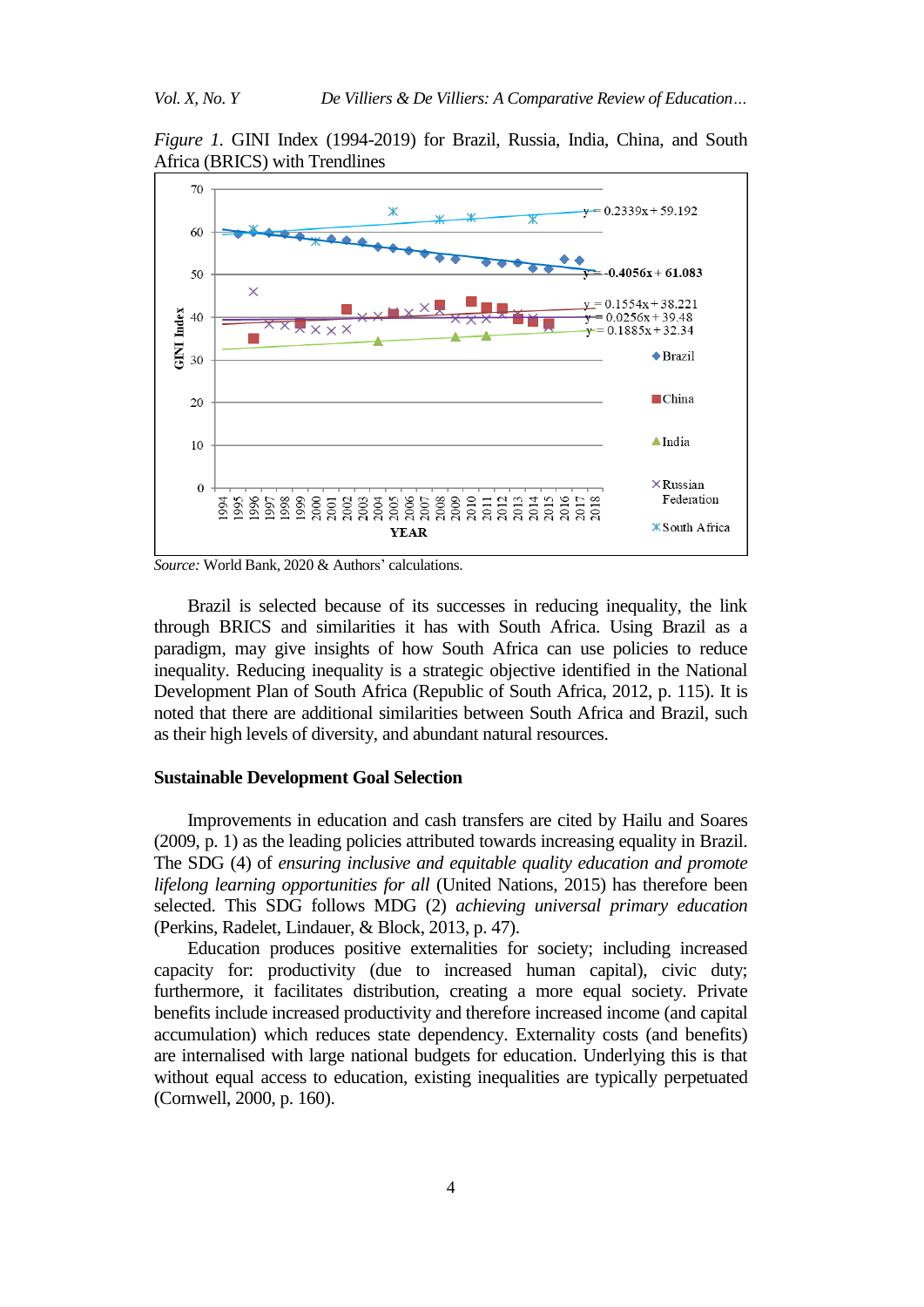#### **Overview of Brazil**

The World Economic Forums 2014-2015 Global Competitiveness Report reports that net percentage enrolment for primary education in Brazil is 98.5% (Schwab, 2014, pp. 134-135); Brazil is considered to have successfully achieved the MDG of universal primary education. The greater objective of the Brazilian Education System, with over 56 million people enrolled in it, is "Education for All" (The Federative Republic of Brazil, 2014). In the following section, the key strategies adopted by Brazil are considered. These strategies provide an analytical framework for section "Key Strategies of South Africa", when South Africa is considered.

#### **Key Strategies of Brazil**

The key strategies adopted by Brazil included the creation of a legal framework, proper planning, financing, better resource utilisation, monitoring and evaluation of the system, policies, and inclusive participation and mobilisation of civil society (The Federative Republic of Brazil, 2014). In Appendix Table 1 is linking the targets of the SDG to each section.

## *Legal Framework And Planning*

Education is a universal right in Brazil, with a compulsory nine-year primary education (Stanek, 2013, p. 2). Public education is free (The Federative Republic of Brazil, 1988). Brazil employs fiscal rules in order to achieve this. These rules stabilise the amount of money available for education. For example, the Constitution of Brazil communiqués that states and municipalities must invest at least 25% of tax revenue in education, and the Federal Administration must invest a minimum of 18% of tax revenue in education (de Castro, 2002, p. 7). The National Education Guidelines and Framework Law (LBD) standardised education across Brazil.

The Fund for the Development of Basic Education and Appreciation of the Teaching Profession (FUNDEB) is a Constitutional Amendment, aimed at ensuring that the Federal taxes are distributed based on the number of students in municipalities and states (The Federal Republic of Brazil, 2014, p. 69). FUNDEB reduces inequality and promotes social inclusivity amongst students.

Brazil's public administration is committed to social welfare programmes (Green, 2013). Specifically, *Bolsa Família (BF)* (introduced in 2002) targeting school attendance and *Fome Zero (FZ)* (introduced in 2003), tackling hunger and extreme poverty have lowered inequality in Brazil (Rapoza, 2013b).

# *Financing*

Legislation dictates funding policies in Brazil. Between 2000 and 2009 there was a steady increase in the percentage of GDP invested in education (Kubacka, 2012, p. 1). Public expenditure as a percentage of GDP was 6.2% in 2015 (The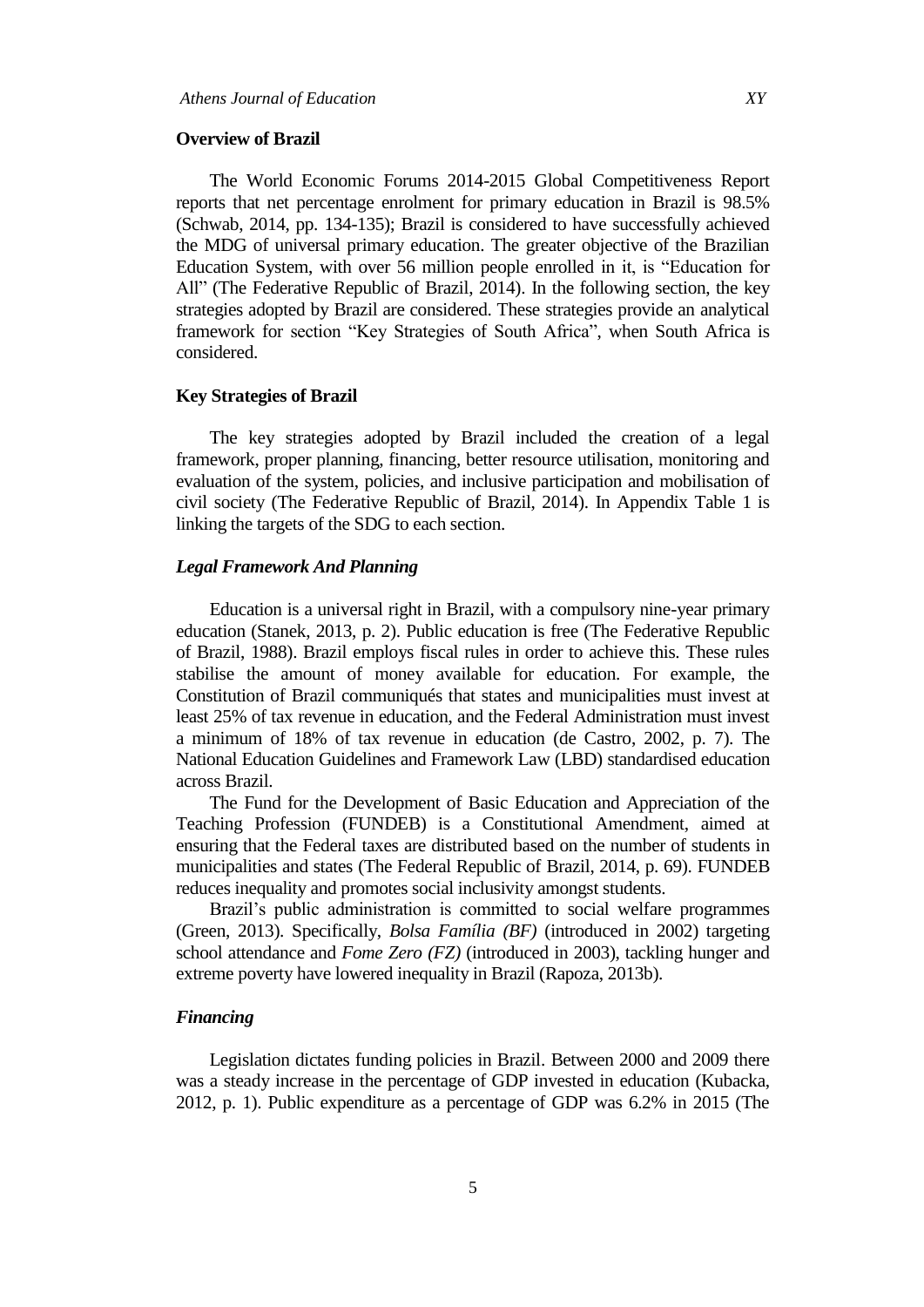World Bank, 2020). Schooling has received a stronger budgetary focus – expanding 94% per pupil (Ferreira de Souza, 2012, p. 9).

In 2019, when facing fiscal constraints, budgets froze with regards to federally funded universities (Guerra, 2019). New grants and fellowships for masters and doctoral students were also suspended. The government also reduced funding for scientific. In other words, in a situation of limited resources, the trend of resource distribution favours and affirms the priority of primary education over higher education.

# *Resources*

The National Foundation of Educational Development, budget increased from R\$5.1 billion (2000) to R\$49.5 billion (2013). It is independent to the Ministry of Education and manages the resources of federal education programmes such as the National Programmes for: textbooks; lunches in school; school transportation; further resources for school maintenance; and continuous education of school teachers (The Federative Republic of Brazil, 2014, p. 76).

#### *Monitoring and Evaluation*

Improved results lead to increased government subsidies (The Federative Republic of Brazil, 2014, p. 76), policies must compete for limited resources, and they are therefore evaluated and monitored for efficacy. Monitoring is an ongoing activity focused on collecting information. Evaluation facilitates comparisons and the identification of realistic and appropriate interventions. This provides policymakers with useful insights, and thus helps guide decision-making. This process leads to greater accountability in the system.

The National Assessment of Basic Education (SAEB) is used to access quality, equity and efficiency of teaching and learning (The Federative Republic of Brazil, 2014, p. 59). SAEB includes components to access levels of reading, writing and numeracy; evaluation of the results indicates improving average performances, in the early grades of primary education (The Federative Republic of Brazil, 2014, p. 59).

#### *Participation and Mobilisation*

The Ministry of Education enhances education by channelling the interests of Brazilian civil society through meetings and public debate (The Federative Republic of Brazil, 2014, pp. 77-79).

## *Policies and Programmes*

Policies and programmes are actions implemented to achieve goals. The ultimate goal of any welfare programme is for its success to render it redundant (Wetzel, 2013). Various policies and programmes have been mentioned already; more are listed, detailed and analysed below. Programmes, such as BF and FZ are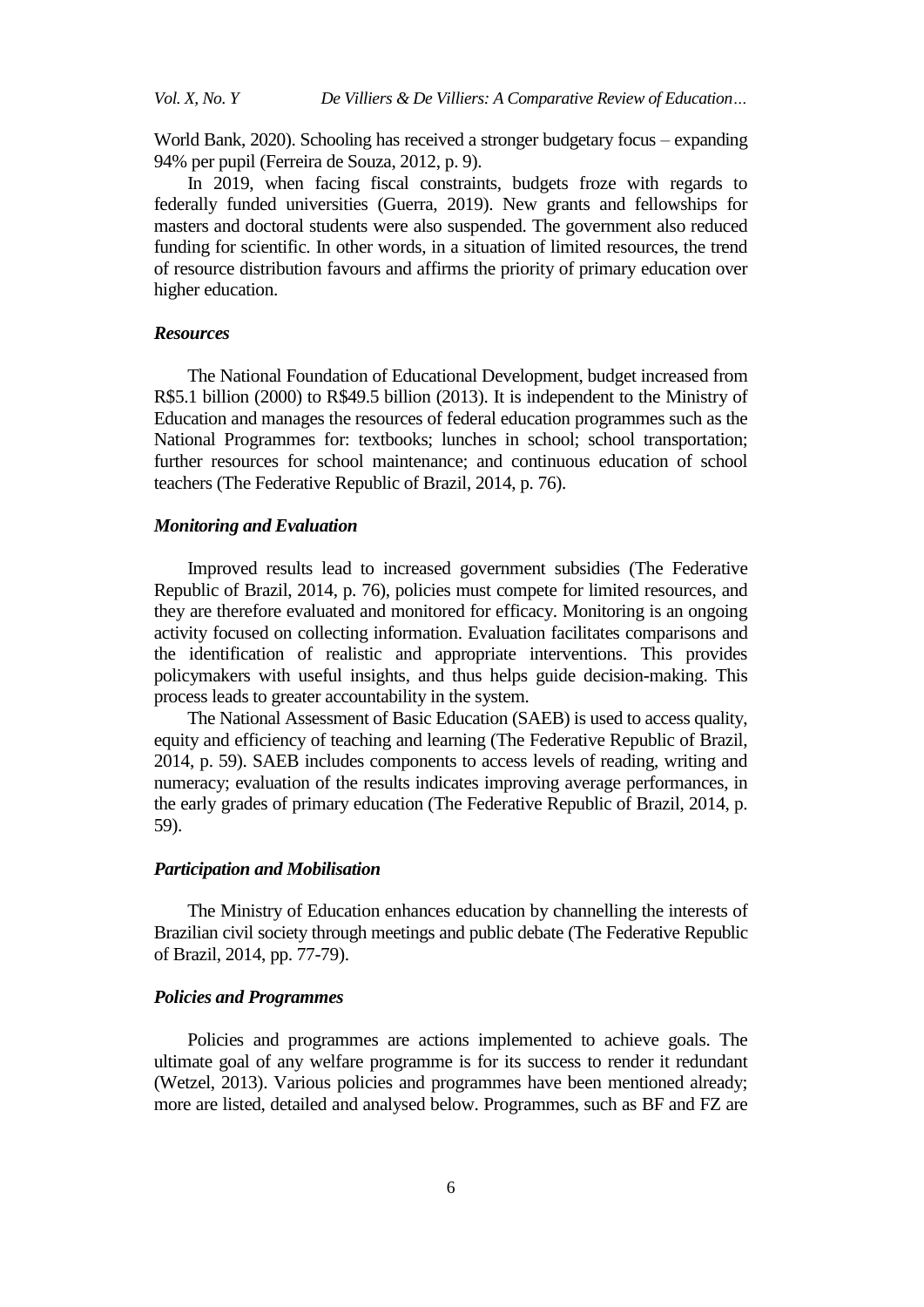implemented by the broader government, and are not strategies of the Ministry of Education.

**Bolsa Família.** BF led to almost universal admission to primary education (Patel, 2012). BF is a conditional cash transfer programme, for families with per-capita income below the poverty-line and is aimed at breaking the poverty cycle (Ferreira de Souza, 2012, p. 14) and increasing social inclusivity. The conditions *inter alia* are linked to school attendance, and health care factors significantly impacting school attendance. 12.8 million Families were on the programme in 2010 (Ferreira de Souza, 2012, p. 15).

Conditional cash transfers, decrease the opportunity cost of staying in school, therefore children forego leaving school to join the labour force. The cash transfers also create the incentive for families to ensure that their children remain in school.

Since BF's implementation, national attendance rates have risen (from an average of 77.7% (1995) to 91.4% (2009)) and illiteracy rates have fallen (from an average of 11.3% (1995) to 5.8% (2009)) (Ferreira de Souza, 2012, p. 9); the mean number of schooling years and all levels of educational attainment of the economically active population has increased (Ferreira de Souza, 2012, pp. 9-10).

**Brasil Sem Miséria.** The *Brasil Sem Miséria (BSM)* programme (introduced in 2011), is an extension of BF, and adds further benefits for poor families with children of pre-school age; helping to provide vocational training, micro-credit and jobs (Gomez, 2012).

Fome Zero. FZ is another conditional transfer programme, and its goals are to eradicate hunger and poverty. People living in poverty prioritise survival over education. Without nutrition; children cannot concentrate to learn at school. Hunger increases costs: due to increased incidence and severity of diseases and therefore leads to lower educational attainment (The Perryman Group, 2014, p. 1).

FZ predecessor *Bolsa Escola* significantly increased school attendance (Bourguignon, Ferreira, & Leite, 2002, p. 1) and therefore FZ is assumed to have improved education too.

## **Additional Policy Measures and Programmes.**

*Illiteracy.* An additional fiscal rule is that, 30% of the minimum 18% of the Federal Administrations tax revenue is earmarked towards eradicating illiteracy and developing primary education (de Castro, 2002, p. 7). The literacy rate for people 15 years and older is 93.23% (United Nations, 2020a).

*Infrastructure*. Improved school infrastructure improves reading scores in Latin America (Duarte, Gargiulo, & Moreno, 2011, pp. 28-29). The number of Brazilian schools decreased from 2012 to 2014 (Arnold, Murakami, Bueno, & Araújo, 2015, p. 48). This led to a relative increase in demand for existing schools. However, the Brazilian government had a solution for this: With increased demand for schooling, the supply of classrooms, is inefficient, and has necessitated more daily shifts – to keep average number of hours spent in school stable and mitigate the impact on the quality of education (Arnold, Murakami, Bueno, & Araújo, 2015, p. 35).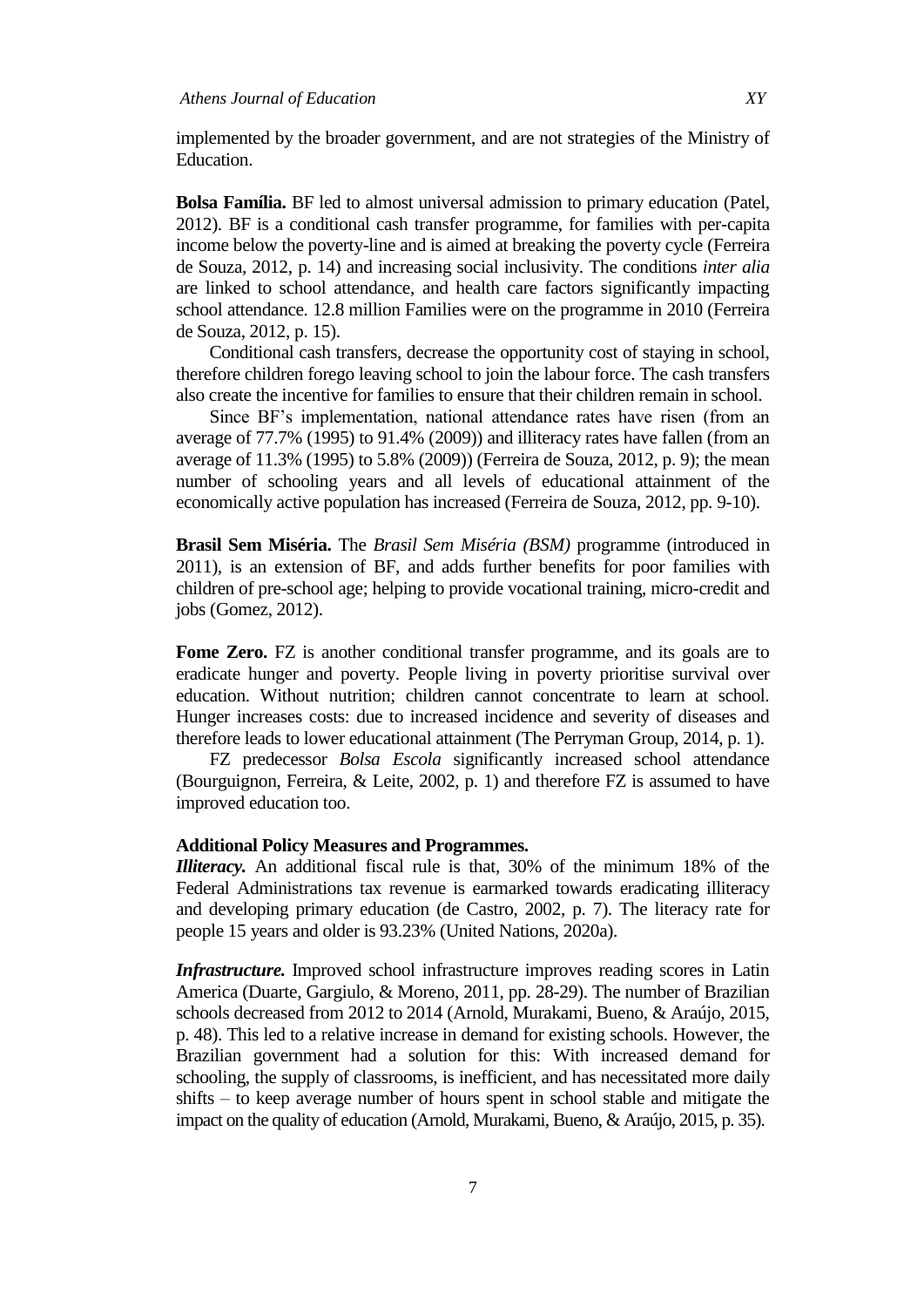*Vol. X, No. Y De Villiers & De Villiers: A Comparative Review of Education…*

*Quality and Supply of Teachers.* The number of Brazilian teachers at all levels has increased by 3.6%, between 2010 and 2013 (Organisation for Economic Cooperation and Development, 2016). To improve the quality of education, *Parfor* was implemented, to train teachers who are working without licentiate degrees (The Federative Republic of Brazil, 2014, p. 102).

Brazil has piloted performance-based pay for teachers and principals (Arnold, 2015, p. 36), with the aim of motivating staff; and in-service teacher training (Arnold, 2015, p. 36), which would improve the quality of teaching. The average salary for teachers in Brazil is \$12 993 (PPP) (BusinessTech, 2018).

FUNDEF (Fund for Maintenance and Development of the Fundamental Education and Valorisation of Teaching) (introduced in 2006) allocates 60% of its resources to train lay teachers (De Mello & Hoppe, 2005, p. 4).

*Early Childhood Development and Education.* Early childhood education (ECE) has expanded by 37% though municipal policies (Arnold, Murakami, Bueno, & Araújo, 2015, pp. 35, 48). Long-term benefits of ECE include an increased likelihood of completing secondary school, and decreased likelihood of repeating grades (National Education Association, 2016).

*Tertiary Education.* Public institutions are state funded. Policies such as this have caused the number of students to double between 2002 and 2012 (Jackson, 2015). Private for-profit institutions also exist in the Brazilian system. These also contribute towards increases in the total number of students in the tertiary sector.

*Scholarships.* Institutional Programme of Teacher Initiation Scholarships provides scholarships to students pursuing careers as teachers (The Federative Republic of Brazil, 2014, p. 105). For example, the Scientific Mobility Program grants 100,000 scholarships to Brazilian students to study abroad (Stanek, 2013, p. 2).

*Gender and Race Disparities***.** Without equal access to education, existing inequalities are perpetuated (Cornwell, 2000, p. 160). Educational attainment levels are higher for whites and females in Brazil; but the race and gender gap narrowed from 5.6% in 1993 to 2.5% in 2003 (Souza, 2005, p. 18). Education further reduces gender disparities in Brazilian employment levels (Kubacke, 2012, p. 4). The Woman and Science Programme aims to achieve gender parity and equality in male-dominated fields (The Federative Republic of Brazil, 2014, p. 100). In terms of gender, enrolment in: primary education is marginally higher for males; secondary education is marginally higher for females; and tertiary is significantly higher for females (United Nations, 2020a).

*Access to Technical, Vocational and Tertiary Education***.** LBD allowed for the integration of vocational education, special and indigenous education, into the national education structure (Stanek, 2013, p. 2). *Pronatec* (National Programme of Access to Technical Learning and Employment) (launched in 2011) aims to create 200 new schools and generate eight million opportunities for professional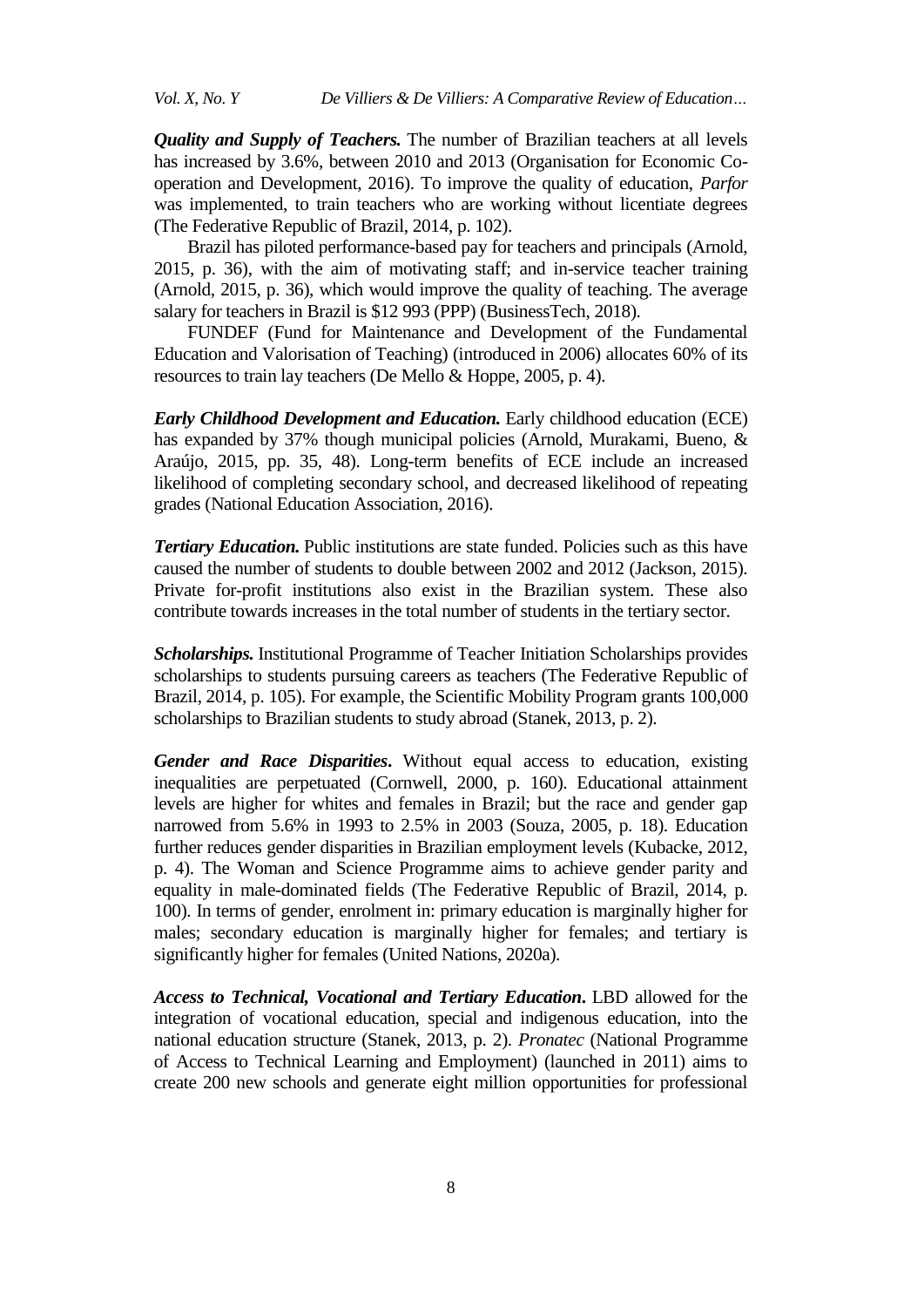training (Pereira, 2013); and provides technical skills and increases the employability of individuals.

*Knowledge and Skills Needed to Promote Sustainable Development.* The years 2005 to 2014 was the UN Decade of Education for Sustainable Development. The United Nations created the Education for Sustainable Development (ESD) Section to run the programme globally and in Brazil (United Nations, 2016).

The US-Brazil Sustainability Consortium (USBSC) is an international exchange of students, educating students on the triple bottom line of sustainability – environmental responsibility, social justice and economic vitality (Motloch  $\&$ Casagrande, 2010, p. 1). Brazil therefore through various avenues does promote the knowledge and skills needed for sustainable development. Brazil's teaching and learning system endorses behaviours that are sustainable.

## **Wider Benefits Derived from Education Policies**

During the years 1995 to 2008, increased school attendance delayed young people's entrance to the labour market (therefore causing the labour market to tighten) – causing Brazilian unemployment to fall (Rapoza, 2013a). Decreased unemployment has positive externalities for society. Brazil achieved this drop through educational policies (De Holanda Barbosa Filho, 2011, p. 16). The unemployment drop did not favour any particular demographic (De Holanda Barbosa Filho, 2011, p. 16).

Education produces positive externalities for society (Black, Calitz, & Steenekamp, 2015, p. 151); including increased capacity for: productivity (and therefore increased income and capital accumulation) and civic duty; furthermore, it facilitates distribution, creating a more equal society and reduced state dependency. Education is therefore, a social investment. Policies promoting education are advancing Brazilian economic development and social inclusivity.

## **Further Plans**

Brazil is currently working towards improving the quality and outcomes of the education system (The World Bank, 2016a). Even more developed nations have noted their success. Future goals include achieving enrolment rates of 85% for secondary education, and 33% for university (Commonwealth of Australia, 2016). The National Plan for Education 2014-2024 commits to increasing investment in education to 7% of GDP by 2018 and 10% by 2020 (Commonwealth of Australia, 2016).

#### **Conclusions Concerning Brazil**

Education moves the country forward in terms of building equality. Brazil follows a comprehensive approach addressing each aspect of the SDG. This is summarised in the Appendix. Policy designers in Brazil operate as if they are trying to maximise equality. For instance, even when facing constraints,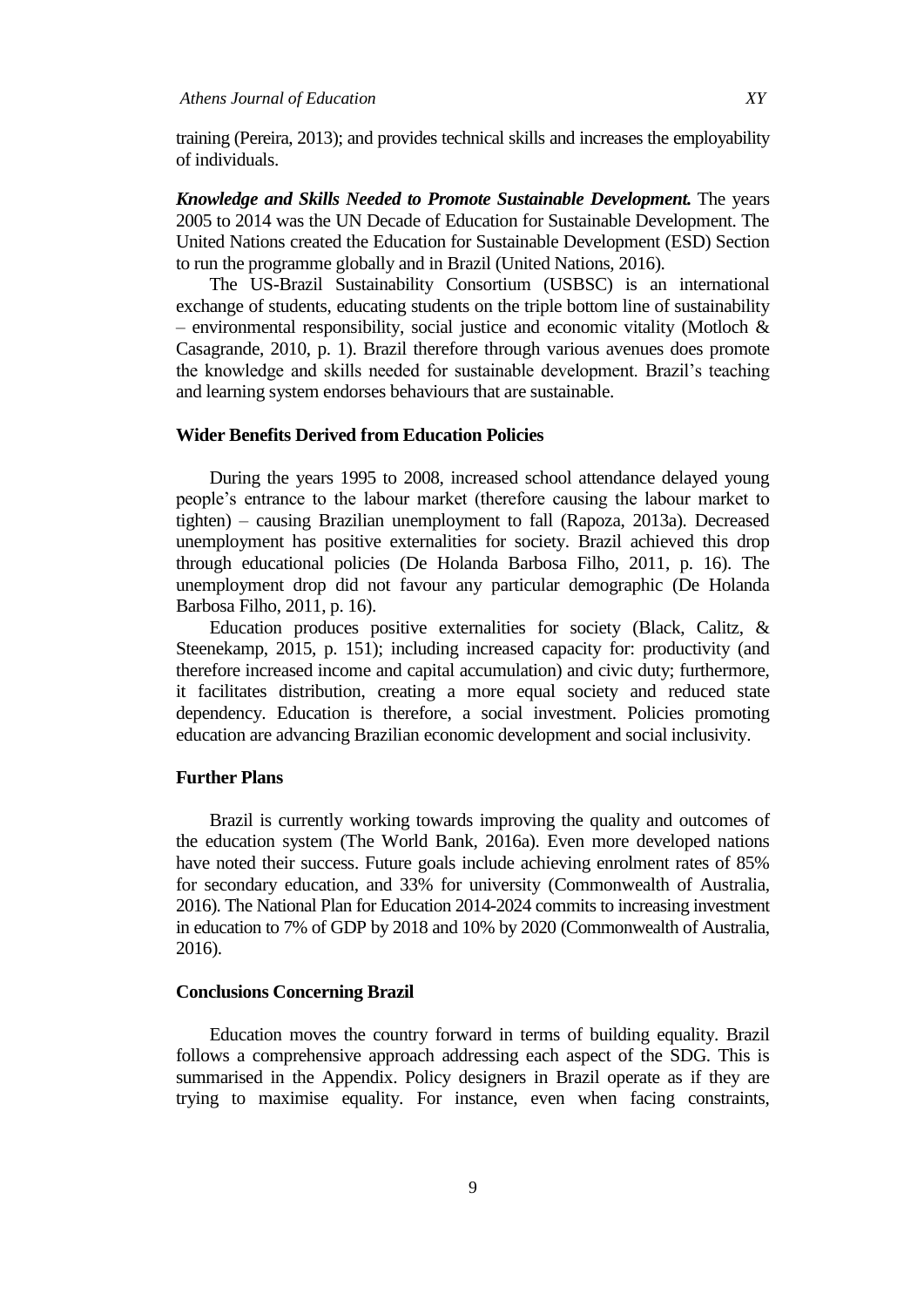policymakers are mindful on the manner in which they cut spending. Policies that decrease inequality are typically given preference over other policies.

#### **Key Strategies of South Africa**

In this section, the comparable key strategies applied by Brazil are identified for South Africa. This is done in order to identify where policies in the two countries diverge. These differences could perhaps explain why education policies are successful at reducing inequality in Brazil. In other words, they could suggest what South Africa is not doing right.

## **Overview**

The World Economic Forums of 2014-2015 Global Competitiveness Report reports that net percentage enrolment for primary education in South Africa is 85.0% (Schwab, 2014, p. 341). The same report states that an inadequately educated workforce is the second most problematic factor for doing business (Schwab, 2014, p. 340). As a percentage of GDP, SA spends more than other BRICS nations on education, but ranks below its peers in terms of overall quality of the education system. This is further highlighted by the extent of staff training: implying that education does not prepare South Africans to participate in the economy.

In terms of enrolment, South Africa has also achieved the MDG of universal primary education. In the following subsections we draw comparisons between Brazil and South Africa consider the same framework of key strategies identified as being the source of Brazil's success in reducing inequality through education.

# *Legal Framework and Planning*

The South African constitution lists basic education as a fundamental right for everyone (Republic of South Africa, 1996). However, the South African education system is characterised by high-costs and low performance. Therefore, the full realisation of a child's right to a basic education is not satisfactorily adhered to in terms of the constitution (Chürr, 2015, p. 2442).

# *Financing*

Like Brazil, legislation dictates funding policies in South Africa. South Africa spends almost 20% of its national budget on education (our economic peer China only spends 15% (Lin, 2014, p. 35). Most of the education budget is spent on basic education.

Public expenditure as a percentage of GDP between 2000 and 2018 averages 5.32% (The Global Economy, Author's calculations, 2020). The United Nations (2019, p. 2) however notes that the basic education is stagnant or decreasing. Over the medium term, allocations towards tertiary education are growing at a more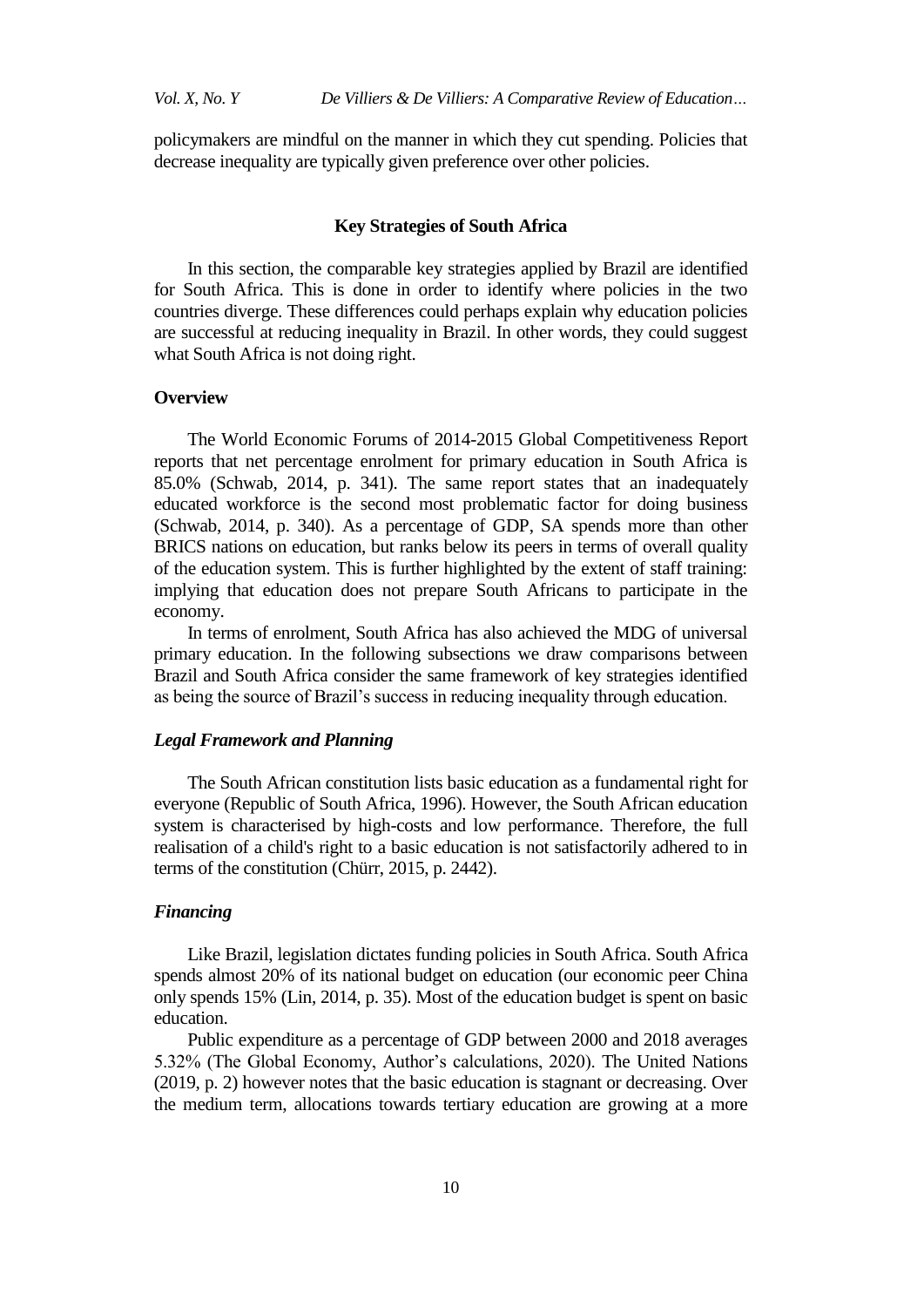rapid rate (Republic of South Africa, 2020, p. 55). The concern with increased spending toward tertiary education is that tertiary education increases inequality. This is in stark contrast relative to health care, another social expenditure which has steadily increased.

# *Resources*

To prioritise expenditure to the poorest people, government separated all public schools into quintiles – where the three lowest quintiles are no-fee schools. The lowest quintiles are typically also part of feeding schemes. Government directs more spending towards these schools. Some public schools, in quintile 5, charge high fees and are in a sense semi-privatised; where the school-governingbody (SGB) often employs additional staff, and provides better facilities. SGBs also improve performance of schools by utilising the community's expertise. In South Africa the expertise are functions of wealth. The system creates and perpetuates inequalities among schools. Typically, urban regions have more and better schools than rural regions. Additionally, due to low proximity to schools and lack of competing modes of transport, transport costs are greater in rural areas.

## *Monitoring and Evaluation*

The South African Department of Basic Education (DBE) commissioned national surveys in 2011/2012 and 2017/2018 to measure public ordinary schools' progress towards achieving the key goals. The surveys dealt with the progress made in terms of service delivery, and identify areas needing further support. This monitoring and evaluation essentially allows government to step into the role that SGBs play at wealthier schools. The main findings are that there is an increasing trend of centralisation of school management practices. In general, the situation is improving in terms of up skilling teachers, and improving service delivery and school infrastructure, albeit at a slow pace.

#### *Participation and Mobilisation*

As mentioned in other sections, civil society is involved with education in South Africa. This participation is however more prevalent at wealthier schools, which highlights the dualistic nature of the school system. The lack of resources at poorer schools, results in many instances of civil action where parents have resorted to protesting at schools.

### *Policies and Programmes*

South Africa does cash transfers, in contrast to Brazil, these are unconditional. Since the end of apartheid, coverage has increasingly expanded and currently covers over a quarter of the total population. The unconditional nature is assumed to be due to the scale of transfers. Finally, the cost associated with imposition of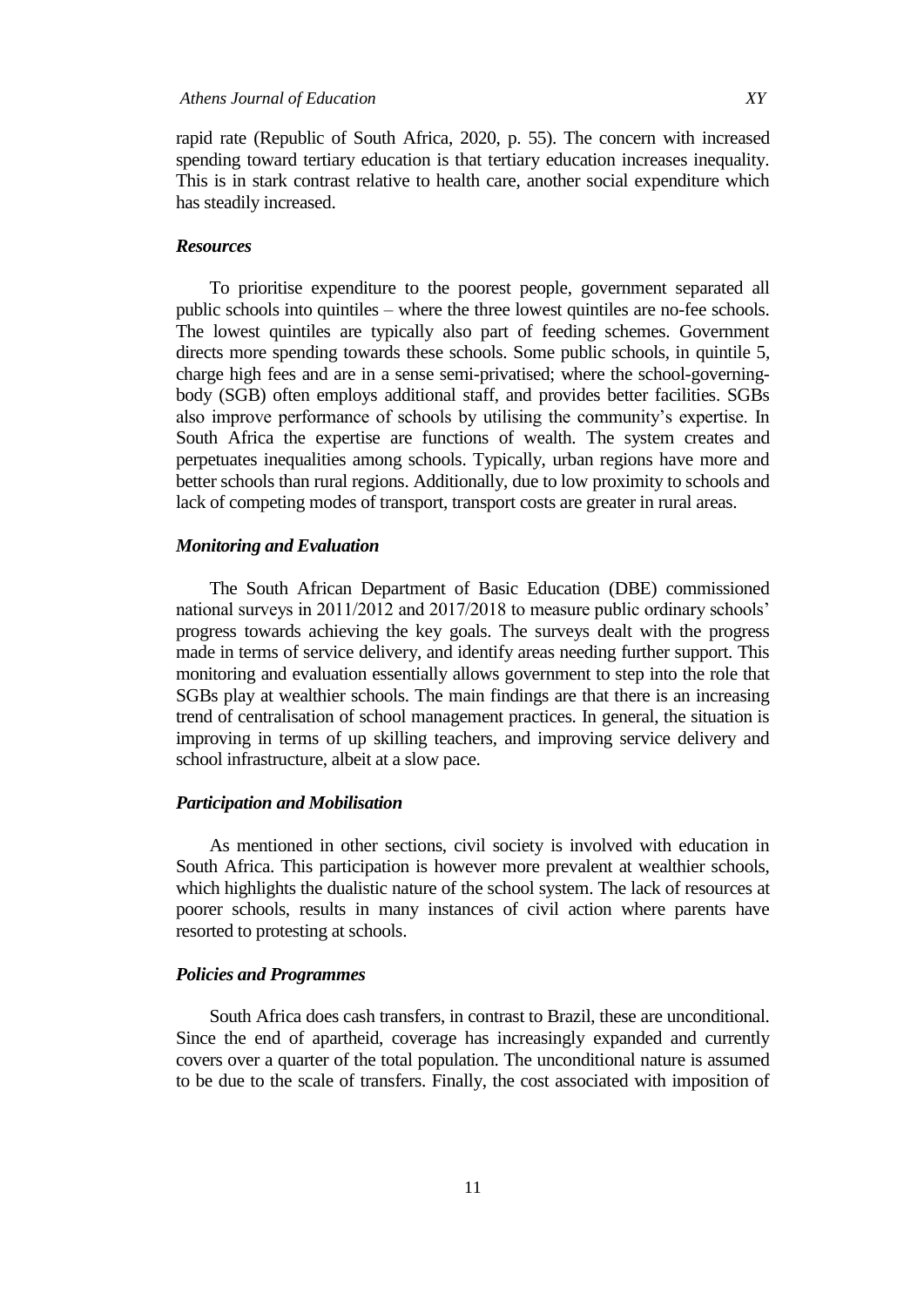behavioural conditions is likely to be high in the South African context (Woolard and Leibrandt, 2010, p. 28).

Similar to FZ, the national school nutrition programme grant aims to improve the nutrition of poor school children, enhance their capacity to learn and increase their attendance at school (Republic of South Africa, 2020, p. 28). This intervention is targeted at the poorest quintiles of schools, and budget allocations generally grow at rates above inflation.

#### *Additional Policy Measures and Programmes*

In this section, further policies aimed at the achievement of the SDG are considered.

**Illiteracy.** The total literacy rate for people 15 years and older in South Africa is 87% (United Nations, 2020b). However, 78% of South African children in grade 3 cannot read for meaning (Davids, 2019). This is attributed to the initial emphasis on learning in a mother tongue (not English for the majority) and then only switching to English in grade 4. In a sense, this means many pupils start their education journey on the back foot. This situation is further exacerbated by a lack of reading resources in poorer schools and communities; this means a culture of reading is not developed. Richer communities have reading resources, and this is evident in the fact that most of the learners in the wealthiest schools are "advanced" in their literacy (Farber, 2017).

**Infrastructure.** The Minister for Basic Education has published legally binding Norms and Standards for School Infrastructure. Without adequate infrastructure (along with teachers, books and stationery) learners are unable to receive quality education. Over the medium term, the 2020 National Budget targets infrastructure backlogs to replace unsafe and inappropriate school structures as well as to provide water, and sanitation. The poorest schools (quintiles 1, 2 and 3) are reliant on the government to provide this infrastructure, whereas quintile 5 schools can make their own provisions. Finally, repeating students contribute toward excess enrolments, and this necessitates additional facilities.

**Quality and Supply of Teachers.** The education school children receive is based on the educational thinking and practice their teachers received. Current policies regarding the quality and supply of teachers are aligned to the SDG. This has been uneven and inconsistent historically, due to Apartheid's Christian Nationalist Education and Bantu Education, sporadic workshops (on curriculum changes), shortened school days and a breakdown of teaching and learning in historically disadvantaged schools (Modisaotsile, 2012). Research conducted on the efficacy of continued professional development workshops has highlighted that teachers from low quintile schools are more likely to be redeployed than those from higher quintile schools. This results in learners from schools in better socio-economic areas benefiting from upskilling. This also means that inequalities in terms of quality of teachers prevails (De Villiers, 2016).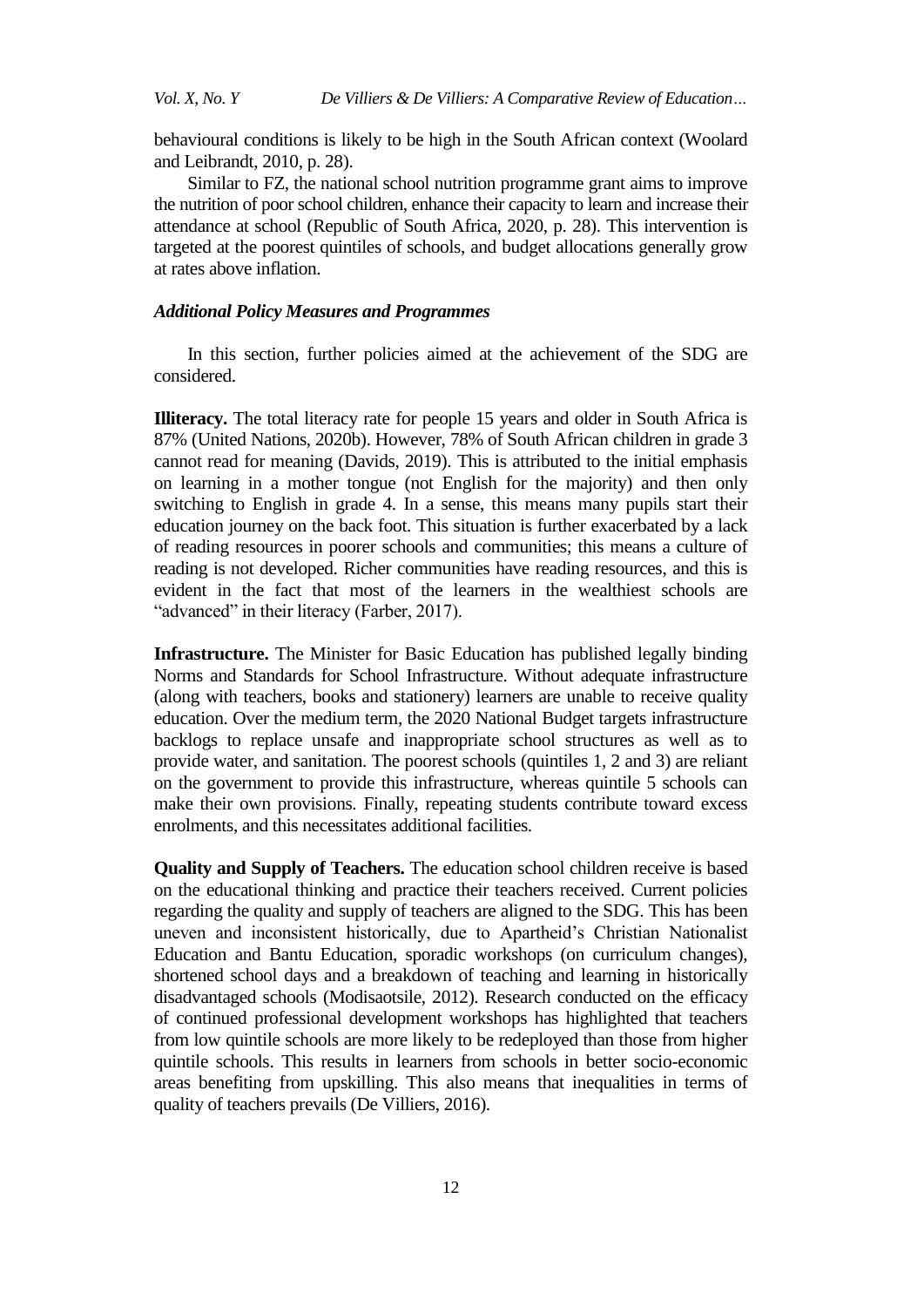In determining the learning outcomes of pupils, teacher quality and supply is important. However, the quality in South Africa is not adequate. Regarding the quality, tests on grade 6 mathematics teachers reveal that many South African teachers "have below-basic levels of content knowledge, with high proportions of teachers being unable to answer questions aimed at their pupils" (Spaull, 2013, p. 5). The same tests reveal that teachers at higher quintiles achieve superior results. In fact, the ruling political party's 2019 election manifesto's key point regarding education focused on improving the quality of education (Ramaphosa, 2019). Therefore, quality of teachers should be on the radar of policymakers.

Moreover, several factors affect the supply of teachers in South Africa. Overcrowded classrooms and low salaries lead to poor teacher motivation. Teachers are frequently absent due to extra jobs (in order to supplement their income) (Cornwell, 2000, p. 165). Ijumba (2011) says absenteeism and mortality, due to HIV/AIDS, disrupts the teaching programme and affects both the supply and demand of education.

The average salary for teachers in South Africa is \$30 921 (PPP) (BusinessTech, 2018). Teacher salaries comprise approximately 80% of the education budget (Republic of South Africa, 2019). In other words, the budget is allocated towards addressing supply.

**Early Childhood Development and Education.** As of 2020, Early Childhood Education (ECE) falls under the ambit of the Department of Social Development, not the Department of Basic Education, in South Africa. Fundamentally, this implies that the first rung in the education ladder is misplaced. Thus, there is a disconnect in the system. Opportunities and access for ECE are typically less available to children from poorer backgrounds in South Africa. This leads to a situation where children are not effectively prepared for school entry. This educational deficit limits future educational attainment. Social inequities mean that wealthier families can of course access quality ECE. The latest policy proposals do aim to address this issue.

**Tertiary Education.** In recent years, higher education has received a greater share of the education budget, as compared to basic education. As mentioned before, the budget allocation for basic education has remained stagnant. A subsidy for higher levels of education cost more, and typically redistributes income towards the rich. In other words, perpetuating and causing inequality.

**Scholarships.** To promote teaching as a profession, the South African government has the Funza Lushaka Bursary Programme. This is a conditional bursary. Recipients are required to teach at a public school for an equal number of years for which they received the bursary. The bursary is administered by the National Student Financial Aid Scheme (NSFAS). NSFAS aims to be "an efficient and effective provider of financial aid to students from poor and working class families in a sustainable manner that promotes access to, and success in, higher and further education and training, in pursuit of South Africa's national and human resource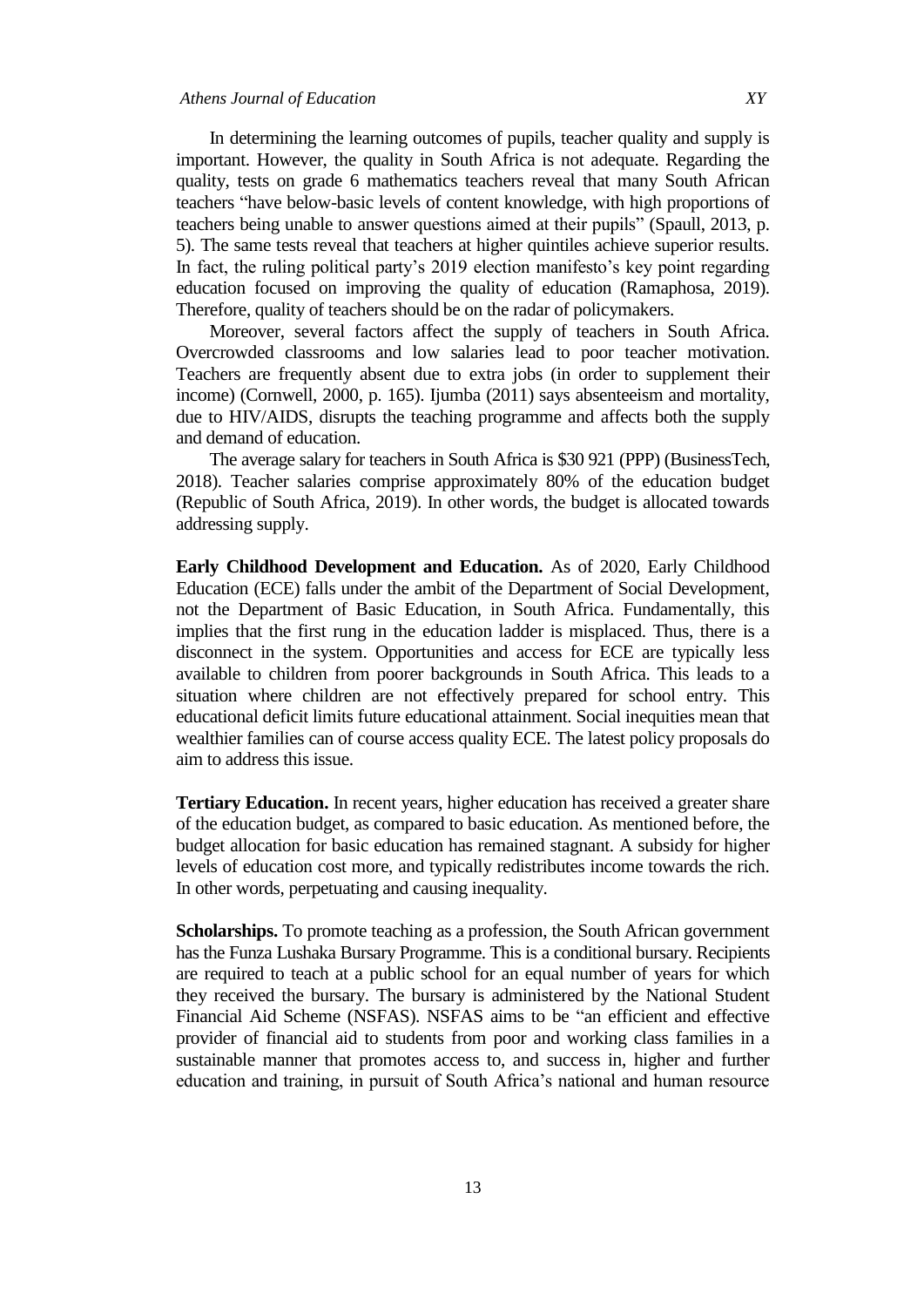development goals" (National Student Financial Aid Scheme, 2020). This organisation provides funding for tertiary education in South Africa.

**Gender and Race Disparities.** Due to the socio-economic history in South Africa, race is a proxy for income and wealth. As we have alluded to in previous sections, income is a major determinant of quality and quantity of education in South Africa. There are thus racial disparities. However, spending patterns are aimed at addressing this. More public resources are allocated towards poorer pupils. Notwithstanding this, the total amount pales in comparison to private resources. In terms of gender, enrolment in primary education is marginally higher for males, while secondary education is marginally higher for females; and tertiary is significantly higher for females (United Nations, 2020b). Various public universities employ redress policies in order to increase access to disadvantaged people.

**Access to Technical Vocational and Tertiary Education (Tvet).** TVET colleges aim to improve work opportunities by providing knowledge and skills for employment. To this aim, there are 50 TVET Colleges, with over a million students, in South Africa, and these are subsided by the state. These colleges fall under the ambit of the Department of Higher Education and Training. There are plans to increase the number of these colleges and the total enrolment in these colleges.

**Knowledge and Skills Needed to Promote Sustainable Development.** As a member of the United Nations, South Africa has adopted the Sustainable Development (SDG) Goal. The wording "ensure inclusive and equitable quality education and promote lifelong learning opportunities for all" is embedded in the text of the basic education and further education and training school curriculum documents (DoE, 2010; DoE, 2011).

The goal can also be found in the South African Qualifications Authority (SAQA), graduate attributes which influence tertiary education curricula. These attributes focus on the employability of graduates and are influenced by four broad interrelated components. These are: (1) skilful practices (communication skills, time management; self-management and resource management, problem-solving and lifelong learning); (2) deep understanding rooted in a discipline (specialised expertise in a field of knowledge); (3) realistic understanding about personal identity and selfworth and; (4) metacognition (self-awareness and the capacity for reflection) (Yorke & Knight, 2006, p. 5, as cited by Griesel & Parker, 2009, p. 5).

The wording of these attributes imply *inter alia* that graduates need to be employable, be able to create employment opportunities and be lifelong learners. To be a lifelong learner implies that graduates need to be able to adapt to changing conditions in the job market. To accommodate this, courses at South African universities are modularised.

# *Conclusions Concerning South Africa*

Education moves the country forward in terms of building equality. South Africa like Brazil follows a comprehensive approach addressing each aspect of the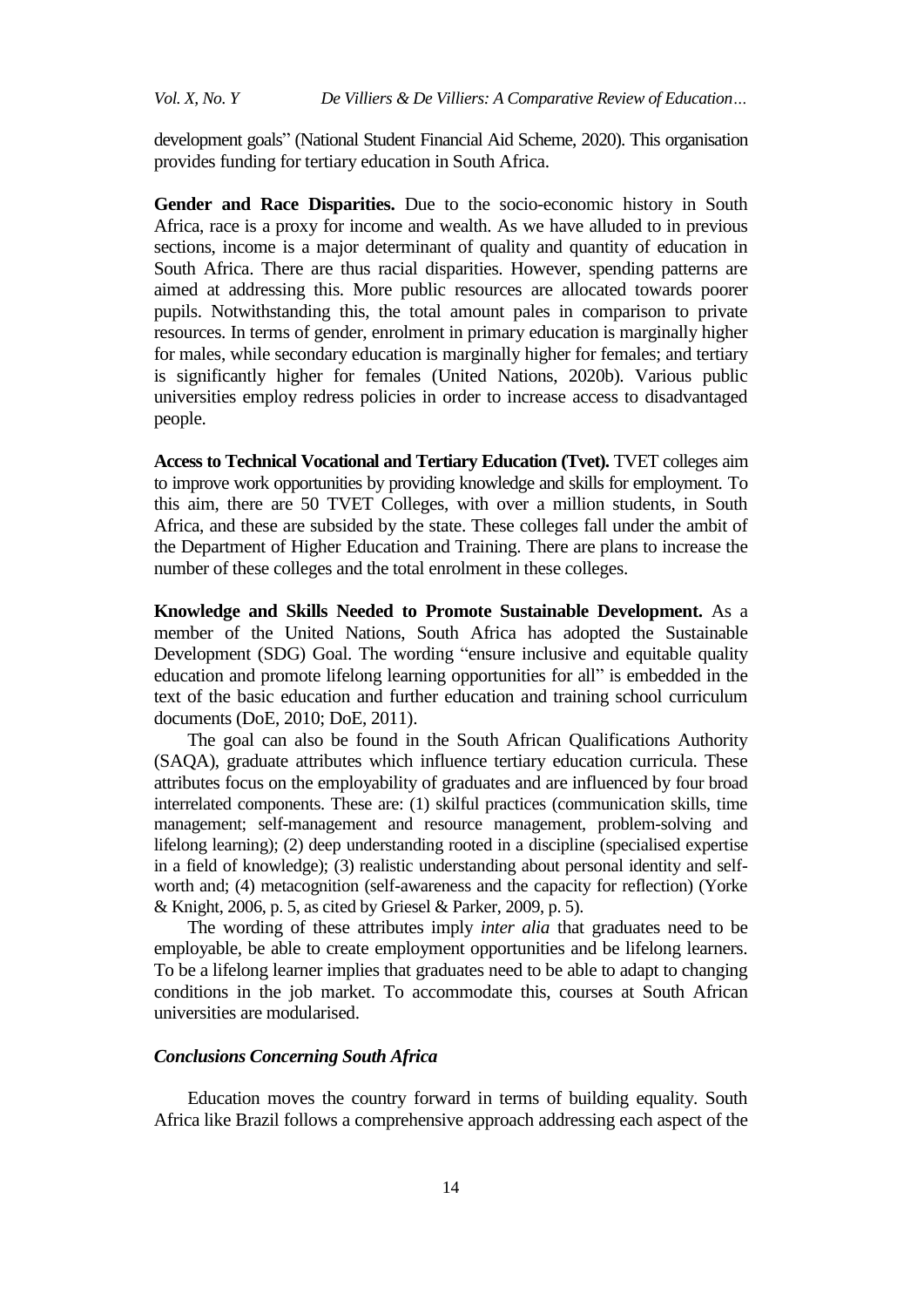SDG. This is summarised in the Appendix. Policy designers in South Africa aim to maximise education, without being mindful of the consequences of these actions. It is the unintended consequences of these policies that contribute towards perpetuating inequality in South Africa.

## **Concluding Remarks and Policy Recommendations**

The aim of this article is to compare the policies of Brazil and South Africa in terms of the possibility of achieving the goals of sustainable development. To this end, we reviewed and compared the education policies in context of SDG 4, concerning quality education within these two similar countries. This comparison enabled us to characterise how there has been a divergence in the GINI coefficient between these countries even though they are pursuing an identical goal. The findings of the comparative analysis, between two BRICS countries, with histories of inequality and unequal education opportunities, has revealed several findings, which are presented, following.

Education contributes to economic development. To this end, both countries apply policy measures. Post-1994, as measured by the GINI coefficient, Brazil is more successful than South Africa. Addressing the challenges facing educational attainment will enable South Africa to reap the benefits of a more educated society. Regarding education expenditure in South Africa, although high compared to peer countries, the return on investment does not fully equate and falls short of the promised economic returns.

One of the main challenges that South Africa has, is not so much of identifying issues; it is in finding and enacting solutions to issues as well as ensuring accountability. In contrast, Brazil was more successful in finding solutions that led to desired outcomes.

While South Africa has legislation and funding that seeks to improve education, it falls short on many fronts. In South Africa, the literacy rate is lower than that of Brazil. Teacher training does not lead to improved learning and teaching because teachers are redeployed. There is no monetary incentive for principals and teachers to ensure that expertise is retained. If skilled teachers could be retained the content knowledge gap between quintile 1 and 5 schools could be decreased.

In terms of average salaries (in PPP terms) South African teachers earn more than double what Brazilian teachers earn. This is consistent with the notion that South Africa does devote resources to education. Perhaps it is not a question of sufficiency, but rather efficiency – how and for what resources are allocated that is not optimal. In Brazil, they have performance-based pay models, for both principals and teachers. This incentivises them to be accountable and to ensure that policy objectives are met.

In South Africa, the historical disparities of the past have not been adequately addressed, so that there are huge differences among quintile 1, 2 3 and quintile 4 and 5 schools. We in fact have two different public schooling systems. The lack of accountability due to a lack of monitoring and evaluation has also contributed to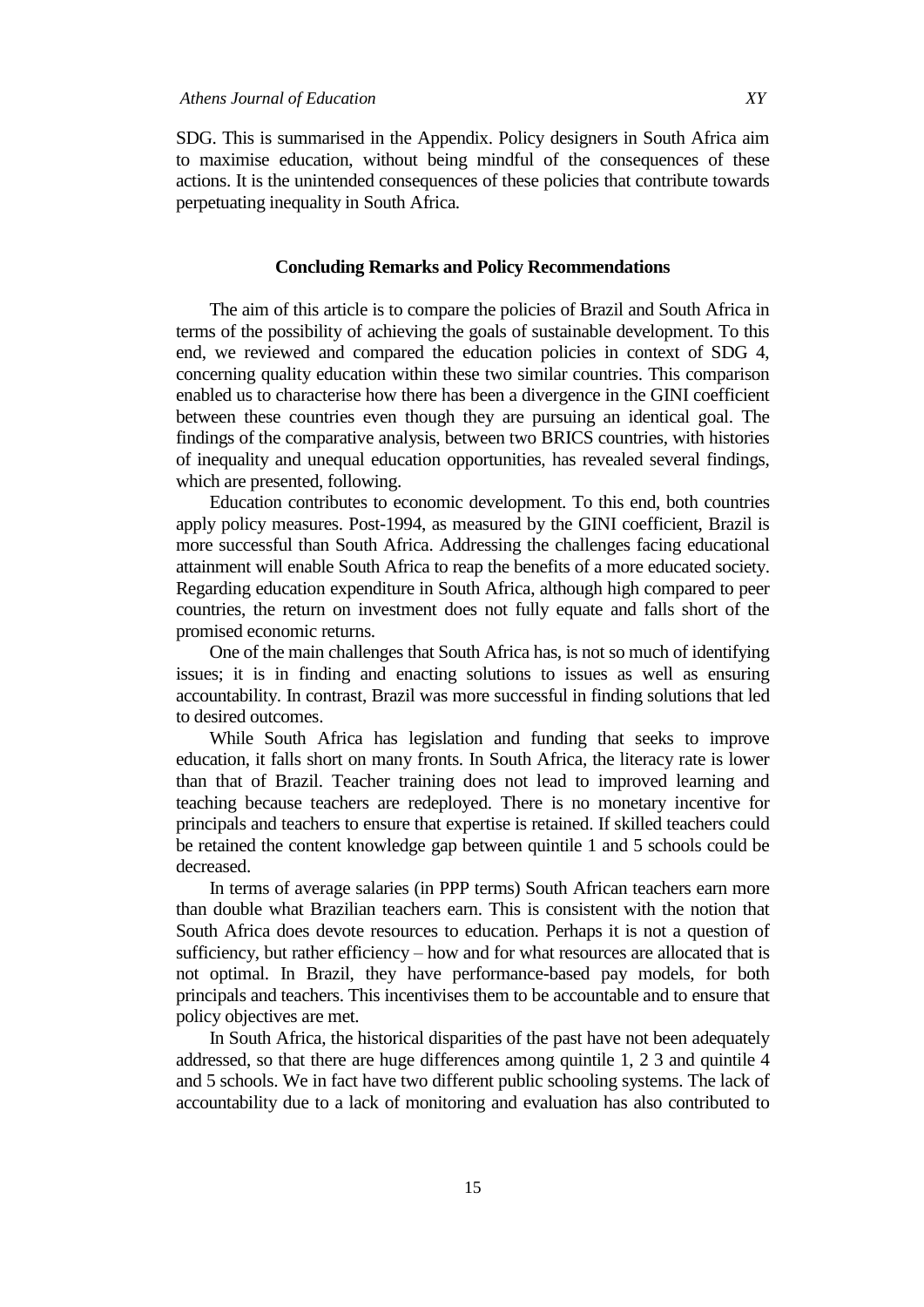unequal schooling and an unequal society. The inequalities of educational opportunities in South Africa are both a symptom and cause of economic inequalities prevalent in South African society. What exacerbates matters is that the current design of this system coupled with some well-meaning education policies perpetuates inequalities. It is noted that spending patterns are based on context. However, spending should be effected in a sustainable way, specifically for education, but also with the underlying mandate of reducing inequality.

In contrast to South Africa, Brazil is on course to achieve the SDG of *ensuring inclusive and equitable quality education and promote lifelong learning opportunities for all*. Brazil has achieved the previous MDG of universal primary education. The key strategies of this success were through a legal framework, good planning, financing, and better use of resources, with monitoring and evaluation, and inclusive participation and mobilisation of civil society. These clearly provide insights as to how an effective government administration can reduce inequality, advance economic development and social inclusivity through policies and programmes for education.

The Brazilian government's social investment policies have been successful at reducing inequality and improving human development. The South African education system could learn lessons from Brazil. The South African government can strategically intervene with the knowledge that better education will increase employment, increase productivity, improve living standards and decrease inequality.

Further examples indicate that, in terms of financing education, Brazil sets up separate funds for teacher development in order to avoid encroaching on funds for pupil. South Africa draws money from the same proverbial pot. Moreover, the subtle differences of making cash transfers conditional in Brazil mean that certain behaviours are incentivised. In other words, incentives align the interests of people with that of the government. An example is where infrastructure constraints in Brazil, led to more efficient utilisation of resources, whereas in South Africa, the answer was to build more resources, which in turn require maintenance. However, the backlog in South Africa is so large that this leaves some learners with infrastructure and others without.

To address inequality in the South African context, it is important that policies are aimed at promoting equal and universal access. This access can potentially lead to reductions in inequality. Perhaps the key finding of this study is that education policies contribute to inequality in South Africa, whereas education policies contribute to equality in Brazil. In other words, the South African system is on a path of perpetuating inequality.

This study sought to discover why there is a divergence in the trends of inequality between South Africa and Brazil. This study provides an outline of the education policy and suggests how South Africa can reduce inequality through the strategic lever of education. Future research can examine which interventions and strategies will have the most impact to structurally change education policy. Ultimately the lesson learned is that well-meaning policies can have unintended consequences.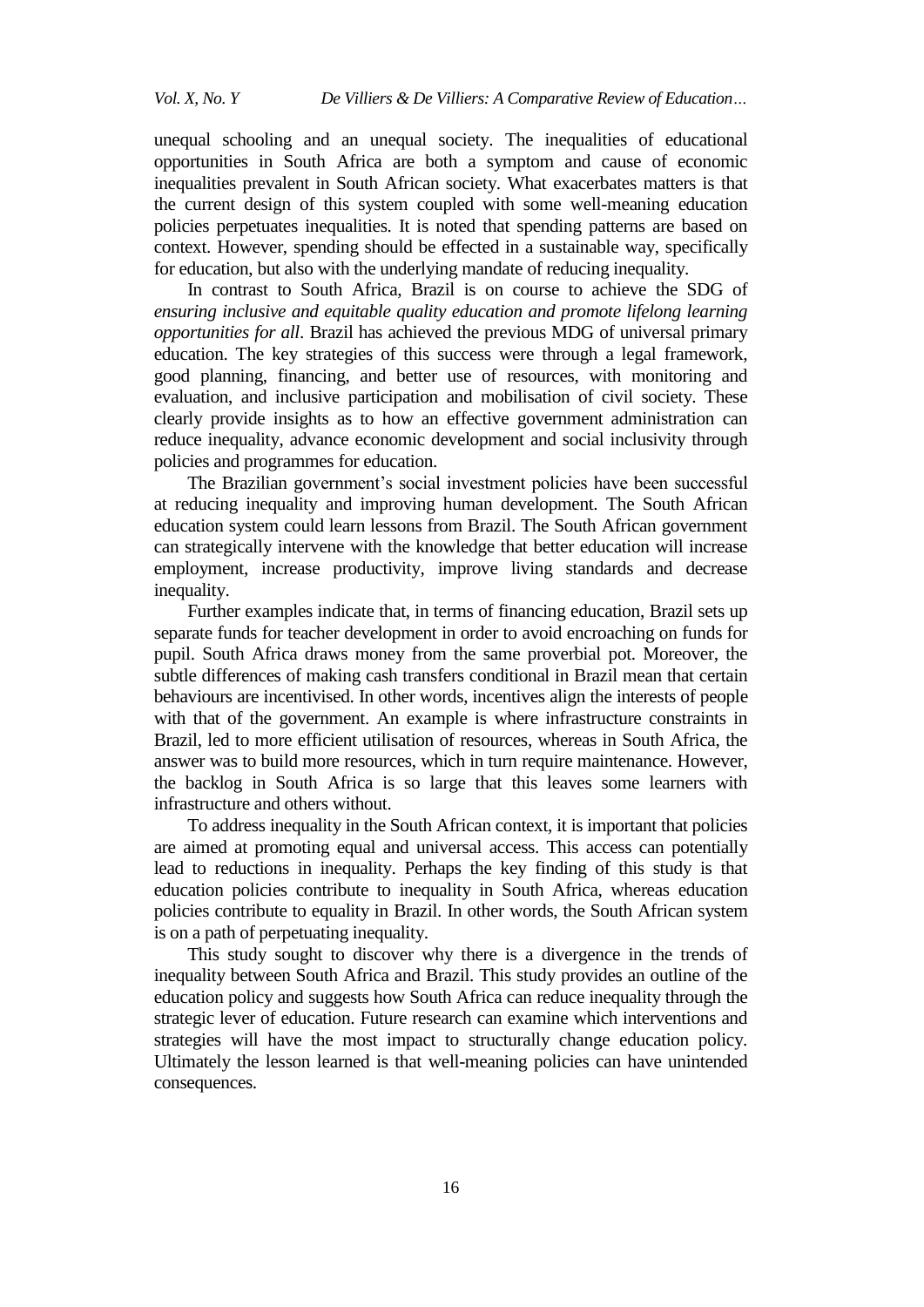#### References

- Andreoni, A., & Tregenna, F. (2020). Escaping the Middle-income Technology Trap: A Comparative Analysis of Industrial Policies in China, Brazil and South Africa. *Structural Change and Economic Dynamics, 54*(Sep), 324-340.
- Arnold, J., Murakami, Y., Bueno, M., & Araújo, S. (2015). *OECD Economix Surveys BRAZIL Overview*. Paris: OECD.
- Black, P., Calitz, E., & Steenekamp, T. (2015). *Public Economics.* Cape Town: Oxford University Press Southern Africa (Pty) Limited.
- Bourguignon, F., Ferreira, F., & Leite, P. (2002). *Ex-ante Evaluation of Conditional Cash Transfer Programs: The Case of Bolsa Escola*. World Bank Policy Research Working Paper No. 2916; William Davidson Institute Working Paper No. 516.
- BusinessTech (2018, November 13). *BusinesTech: How Much Money Teachers Get Paid in South Africa vs Other Countries.* BusinessTech.
- Chürr, C. (2015). Realisation of a Child's Right to a Basic Education in the South African School System: Some Lessons from Germany. *Potchefstroomse Elektroniese Regsblad, 18*(7), 2405-2455.
- Commonwealth of Australia (2016). *Brazil: National Plan for Education 2014-2024.*  Department of Education and Training, Commonwealth of Australia.
- Corbett, J. (2013, March 19). *Putting the "B" in "BRICS": Brazil in the 21st Century*. The Corbett Report.
- Cornwell, L. (2000). Education and Development. In F. de Beer, & H. Swanepoel, (eds.), *Introduction to Development Studies,* 159-182. Cape Town: Oxford University Press.
- Crossley, M. (2019). Policy Transfer, Sustainable Development and the Contexts of Education. *Compare: A Journal of Comparative and International Education, 49*(2), 175-191.
- Crossley, M., & Broadfoot, P. (1992). Comparative and International Research in Education: Scope, Problems and Potential. *British Educational Research Journal*, *18*(2), 99-112.
- Davids, N. (2019, January 11). *University of Cape Town: Solving SA's Literacy Crisis.*  Available at: https://www.news.uct.ac.za/article/-2019-01-11-solving-sas-literacycrisis [Accessed 10 March 2020.]
- De Castro, C. de M. (2002). Brazil's National Education Plan. In *Accelerating Action Towards Education for All,* Amsterdam 10-11 April 2002, 1-40, Amsterdam: Inep.
- De Holanda Barbosa Filho, F. (2011). *Labor Market Changes in Brazil*. [Brochure]. Brazilian Institute of Economics – Getulio Vargas Foundation.
- De Mello, L., & Hoppe, M. (2005). *Educational Attainment in Brazil: The Experience of FUNDEF*. Working Paper ECO/WKP(2005)11. Organisation for Economic Cooperation and Development - OECD.
- De Villiers, A. (2016). The Role of Context in the Efficacy of Professional Development in the Creative Arts. *Muziki, 13*(2), 67-79.
- Department of Education DoE (2010). *Curriculum and Assessment Policy Statement (CAPS): Grades 4–6 Life Skills Curriculum and Assessment Policy Statement*. Pretoria: Government Printer.
- Department of Education DoE (2011). *National Curriculum and Assessment Policy Statement (CAPS) for Music. Further Education and Training Phase Grades 10-12.*  Pretoria: Government Printer.
- Duarte, J., Gargiulo, C., & Moreno, M. (2011). *School Infrastructure and Learning in Latin American Elementary Education: An Analysis Based on the SERCE*. Washington, D.C.: Inter-American Development Bank.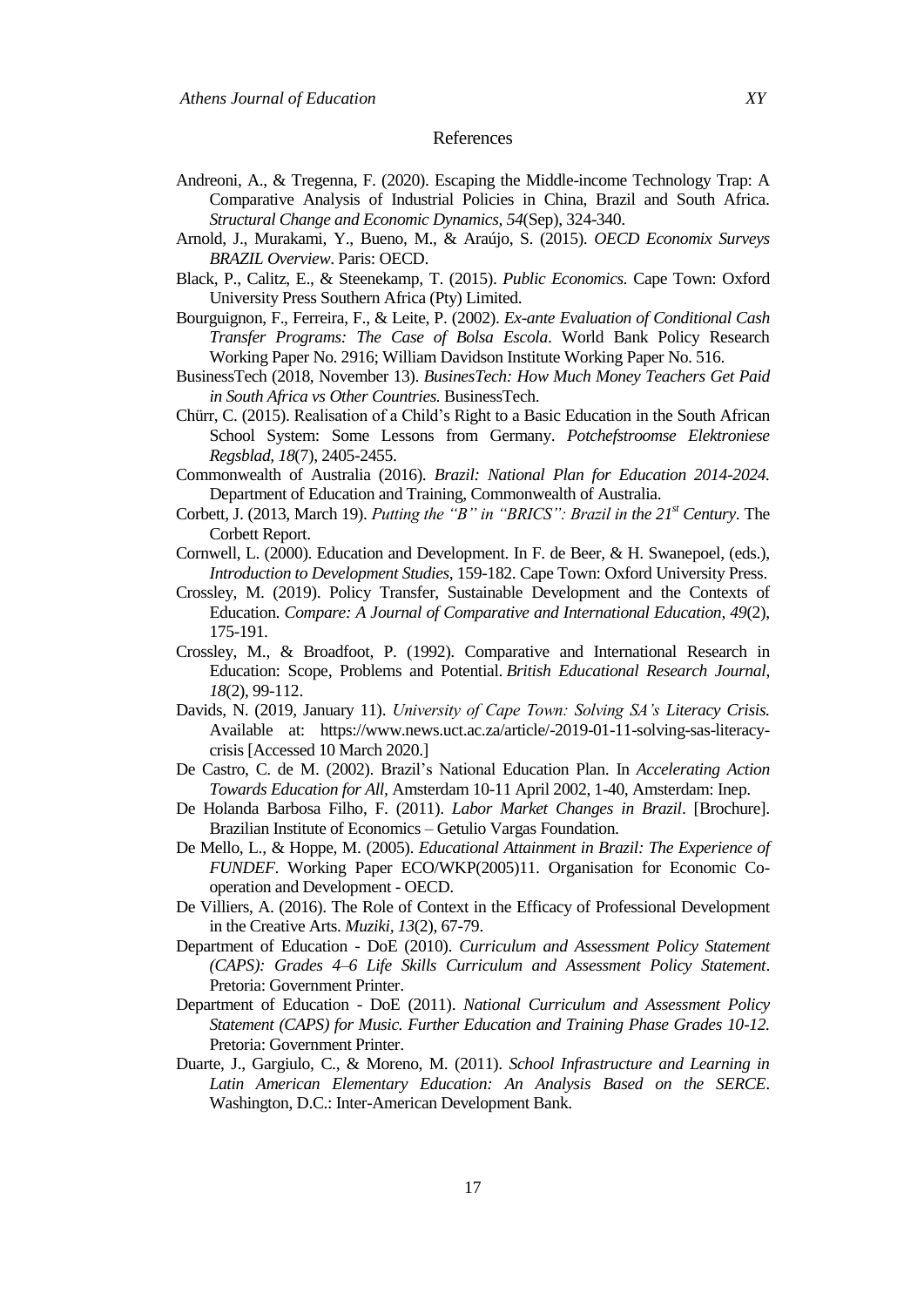- Farber, T. (2017, December 6). *TimesLIVE: Read it and Weep: SA Kids Struggle with Literacy.* Available at: [https://www.timeslive.co.za/news/south-africa/2017-12-06](https://www.timeslive.co.za/news/south-africa/2017-12-06-read-it-and-weep-sa-kids-struggle-with-literacy/) [read-it-and-weep-sa-kids-struggle-with-literacy/.](https://www.timeslive.co.za/news/south-africa/2017-12-06-read-it-and-weep-sa-kids-struggle-with-literacy/) [Accessed 10 March 2020.]
- Ferreira de Souza, P. (2012). *Poverty, Inequality and Social Policies in Brazil, 1995-2009*. International Policy Centre for Inclusive Growth. Working Paper 87. Institute for Applied Economic Research.

Ford, L. (2015, January 19). *What are the sustainable development goals?* The Guardian.

Gomez, E. (2012, April 16). *BBC: Viewpoint: Brazil's Education Challenge*. BBC.

- Green, D. (2013). Brazil v South Africa: What Can the BRICS Tell us About Overcoming Inequality? In *From Poverty to Power: How Active Citizens and Effective States Can Change the World.* Available at: [http://oxfamblogs.org/fp2p/brazil-v-south-africa](http://oxfamblogs.org/fp2p/brazil-v-south-africa-what-can-the-brics-tell-us-about-inequality/)[what-can-the-brics-tell-us-about-inequality/.](http://oxfamblogs.org/fp2p/brazil-v-south-africa-what-can-the-brics-tell-us-about-inequality/) [Accessed 31 August 2016.]
- Griesel, H. & Parker, B. (2009). *Graduate Attributes. A Baseline Study on South African Graduates from the Perspective of Employers.* Pretoria: Higher Education South Africa - HESA.
- Guerra, L. C. (2019). *Bolsonaro Declares Open Warfare on Higher Education*. University World News.
- Hailu, D., & Soares, S. (2009). *What Explains the Decline in Brazil's Inequality?* International Policy Centre for Inclusive Growth: One Pager No. 89, July.
- Ijumba, N. (2011). *The Impact of HIV/AIDS on Education and Poverty*. UN Chronicle.
- Jackson, A. (2015, June 25). *Business Insider: Brazil has Tuition-Free College – But Comes with a Catch.* Available at: http://www.businessinsider.com/brazil-has-tuition free-college-but-it-only-serves-a-portion-of-its-citizens-2015-6. [Accessed 11 September 2016.]
- Kubacka, K. (2012). Country Note Brazil. In *Education at a Glance: OECD Indicators 2012*. OECD.
- Lin, S. (2014). Fiscal Policy and China's Economic Growth. In L. Vai & M. Hiscock (eds.), *The Rise if the BRICS in the Global Economy: Changing Paradigms?*, 27-51. Cheltenham: Edward Elgar Publishing, Inc.
- Modisaotsile, B. M. (2012). *The Failing Standard of Basic Education in South Africa*. Policy Brief, Africa Institute of South Africa, 72, 1-7.
- Motloch, J., & Casagrande J. E. (2010). The US-Brazil Sustainability Consortium: Localglobal Collaboration for a Sustainable Future Experience. *International Journal of Environment and Sustainable Development, 9*(1-3), 14-14*.*
- National Education Association (2016). *National Education Association: Early Childhood Education*. National Education Association.
- National Student Financial Aid Scheme (2020). *NSFAS: Our Mission.* National Student Financial Aid Scheme.
- Organisation for Economic Co-operation and Development OECD (2016). *OECD Data: Teaching Staff.* OECD.
- Patel, K. (2012, August 15). *Brazil and South Africa: United in Inequality*. Daily Maverick.
- Pereira, K. (2013, March 26). *Brazil Without Misery?* Chaurahha... The Crossroad*.*
- Perkins, D., Radelet, S., Lindauer, D., & Block, S. (2013). *Economics of Development.*  Seventh Edition. New York: W.W. Norton & Company.
- Pimentel, R. (2022). *Harvard Political Review: "Equal Before the Law," but not in Practice: Brazil's Social Inequality Crisis.* Available at: https://harvardpolitics.com/ brazil-social-inequality/. [Accessed 2 April 2022.]
- Ramaphosa, C. (2019). *Politicsweb: The ANC's 2019 Election Manifesto.* Available at: [https://www.politicsweb.co.za/documents/the-ancs-2019-election-manifesto.](https://www.politicsweb.co.za/documents/the-ancs-2019-election-manifesto)

<sup>[</sup>Accessed 3 March 2020.]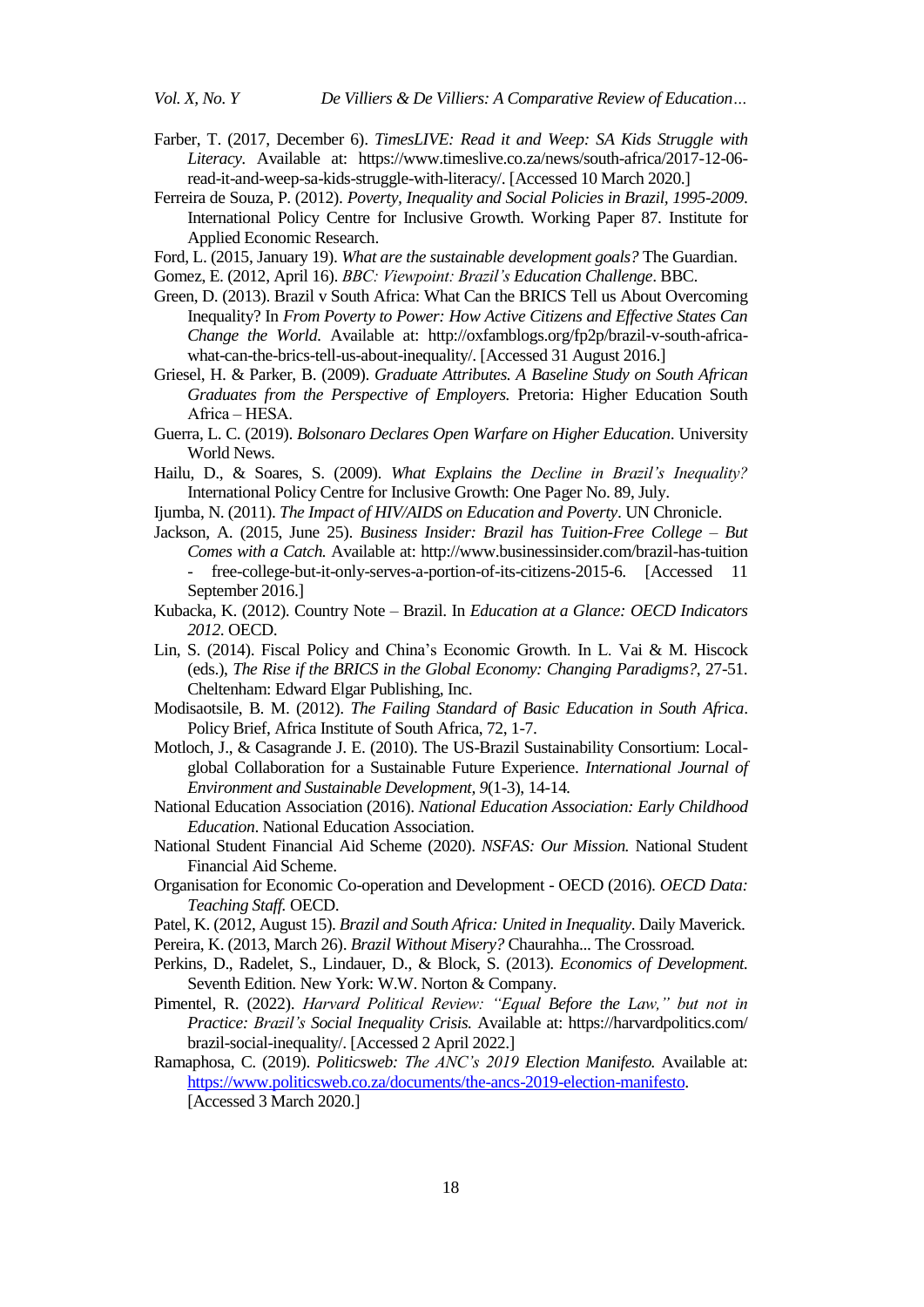- Rapoza, K. (2013a, May 5). *Forbes/Investing: In Brazil Strong Labor Market, Weak Economy.* Available at: [http://www.forbes.com/sites/kenrapoza/2013/05/03/in-brazil](http://www.forbes.com/sites/kenrapoza/2013/05/03/in-brazil-strong-labor-market-weak-economy/#25c21ceeb986)[strong-labor-market-weak-economy/#25c21ceeb986.](http://www.forbes.com/sites/kenrapoza/2013/05/03/in-brazil-strong-labor-market-weak-economy/#25c21ceeb986) [Accessed 9 September 2016.]
- Rapoza, K. (2013b, November 1). *Forbes/Investing: In Brazil, Social Welfare Programs Worked*. Available: [http://www.forbes.com/sites/kenrapoza/2013/11/01/in-brazil](http://www.forbes.com/sites/kenrapoza/2013/11/01/in-brazil-social-welfare-programs-worked/#595d66ad75a6)[social-welfare-programs-worked/#595d66ad75a6.](http://www.forbes.com/sites/kenrapoza/2013/11/01/in-brazil-social-welfare-programs-worked/#595d66ad75a6) [Accessed 5 September 2016.]
- Republic of South Africa (1996). *Constitution of the Republic of South Africa, 1996 - Chapter 2: Bill of Rights*. Available at: https://www.gov.za/documents/constitution/ chapter-2-bill-rights. [Accessed 25 February 2020.]
- Republic of South Africa Department of Basic Education (2019). *A 25 Year Review of Progress in the Basic Education Sector*. Pretoria: Government Printer.
- Republic of South Africa National Planning Commission (2012). *National Development Plan 2030: Our Future – Make it Work*. Pretoria: Government Printer.
- Republic of South Africa National Treasury (2020). *Budget Review: 2020*. Pretoria: Government Printer.
- Richards-Gustafson, F. (2015, April 26). *Livestrong.com: The Importance of Setting Goals.* Available at: http://www.livestrong.com/article/113768-importance-settinggoals/. [Accessed 3 September 2016.]
- Sachs, J. (2012). From Millennium Development Goals to Sustainable Development Goals. *The Lancet*, *379*(9832), 2206-2211.
- Schwab, K. (2014). *The Global Competitiveness Report 2014-2015: Full Data Edition*. Geneva: World Economic Forum.
- Souza, P. R. (2005). *Sector study for education in Brazil: Summary*. Núcleo de Estudos de Políticas Públicas da Universidade Estadual de Campinas/Tendências Consultoria Integrada/Paulo Renato Consultores. Available at: https://www.jica.go.jp/activities/ schemes/finance\_co/approach/pdf/brazil.pdf [Accessed 16 March 2020.]
- Spaull, N. (2013). *South Africa's Education Crisis: The Quality of Education in South Africa 1994-2011*. Centre for Development & Enterprise. Johannesburg: Centre for Development & Enterprise.
- Stanek, C. (2013). The Educational System of Brazil. *IEM Spotlight, 10*(1), 1-6.
- The Federative Republic of Brazil (1988). *Constitution of the Federative Republic of Brazil: Article 206.* Brasilia: Government Printer.
- The Federative Republic of Brazil Ministry of Education (2014). *Education for All 2015National Review Report: Brazil*. Brasilia: Government Printer.
- The Global Economy (2020). *South Africa Education: Education Spending, Percent of GDP*. Available at: https://www.theglobaleconomy.com/South-Africa/Education\_ spending/. [Accessed 26 February 2020.]
- The Perryman Group (2014). *Hunger: Economic Effects and Possibility of a Solution*. 2014 Edition. [Brochure]. The Perryman Group.
- The World Bank (2016a). *The World Bank: Brazil*. Available at: http://data.worldbank. org/country/brazil. [Accessed 1 September 2016.]
- The World Bank (2016b). *World Development Indicators Database*. The World Bank.
- The World Bank (2020). *World Development Indicators Database*. The World Bank.
- United Nations (2015). *United Nations: Sustainable Development Goals*. Available at: [http://www.un.org/sustainabledevelopment/education/.](http://www.un.org/sustainabledevelopment/education/) [Accessed 23 August 2016.]
- United Nations (2019). *Education Budget Brief 2018/19: South Africa*. Available at: uni cef.org/esaro/UNICEF-South-Africa-2018-Education-Budget-Brief.pdf. [Accessed 26 February 2020.]
- United Nations United Nations Educational, Scientific and Cultural Organization (2016). *UN Decade of ESD*. Available: [http://en.unesco.org/themes/education-sustainable](http://en.unesco.org/themes/education-sustainable-development/what-is-esd/un-decade-of-esd)[development/what-is-esd/un-decade-of-esd.](http://en.unesco.org/themes/education-sustainable-development/what-is-esd/un-decade-of-esd) [Accessed 15 September 2016.]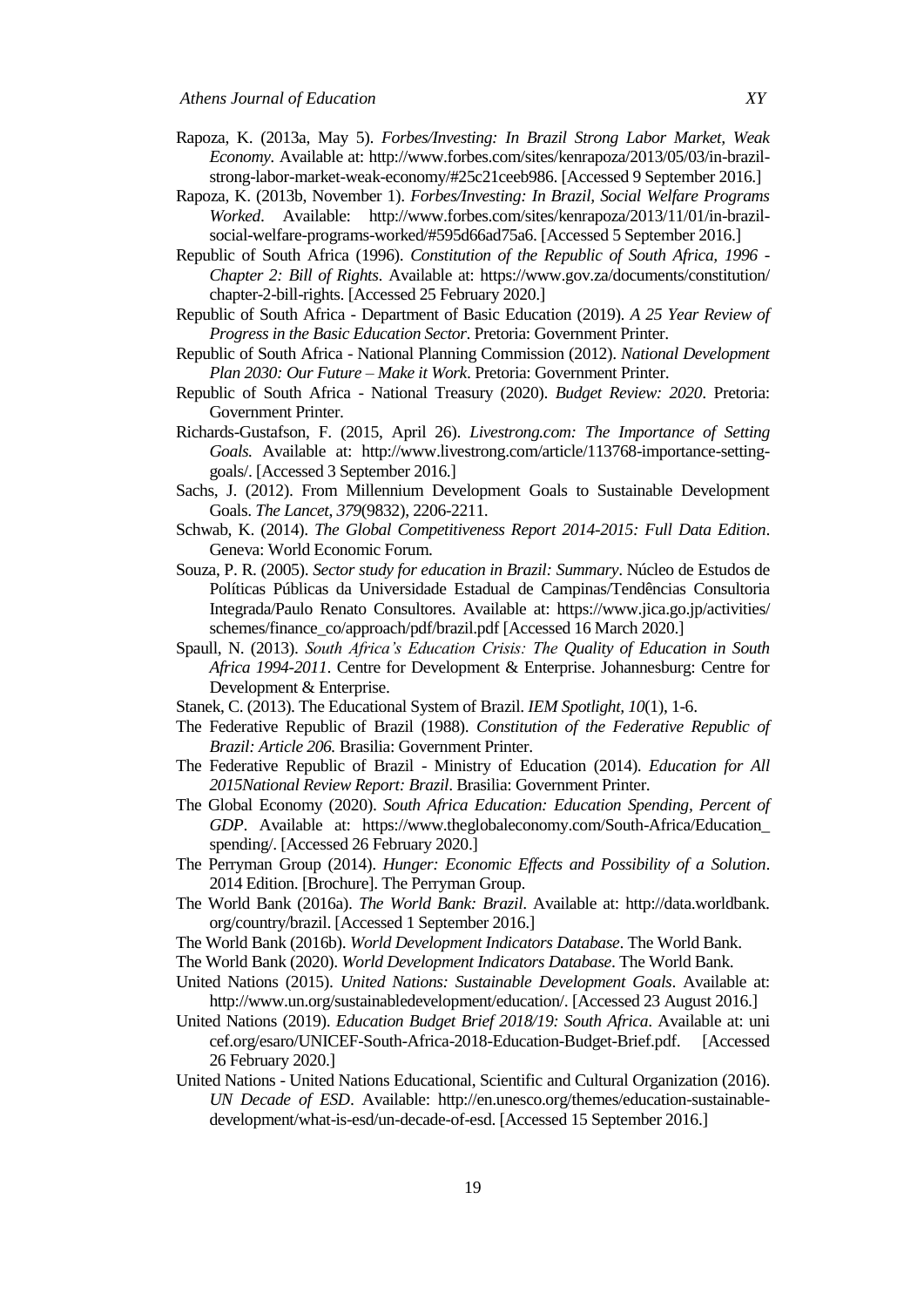- United Nations United Nations Educational, Scientific and Cultural Organisation (2020a). *Brazil: Education and Literacy*. Available at: http://uis.unesco.org/en/country/br. [Accessed 10 March 2020.]
- United Nations United Nations Educational, Scientific and Cultural Organisation (2020b). *South Africa: Education and Literacy*. Available at: http://uis.unesco.org/ country/ZA. [Accessed 10 March 2020.]
- United Nations Department of Economic and Social Affairs (2022). *The 17 Goals*. Available at: [https://sdgs.un.org/goals.](https://sdgs.un.org/goals) [Accessed 02 April 2022.]
- Webster, D. (2019). *Why South Africa is the World's Most Unequal Society*. Mail & Guardian. Available at: https://mg.co.za/article/2019-11-19-why-sa-is-the-worldsmost-unequal-society/. [Accessed 26 February 2020.]
- Wetzel, D. (2013, November 4). *The World Bank – Bolsa Familia: Brazil's Quiet Revolution*. Available at: [http://www.worldbank.org/en/news/opinion/2013/11/04/](http://www.worldbank.org/en/news/opinion/2013/11/04/%20bolsa-familia-Brazil-quiet-revolution/) [bolsa-familia-Brazil-quiet-revolution/.](http://www.worldbank.org/en/news/opinion/2013/11/04/%20bolsa-familia-Brazil-quiet-revolution/) [Accessed 15 August 2016.]
- Woolard, I., & Leibrandt, M. (2010). *The Evolution and Impact of Unconditional Cash Transfers in South Africa*. A Southern Africa Labour and Development Research Unit Working Paper Number 51. Cape Town: SALDRU, University of Cape Town.